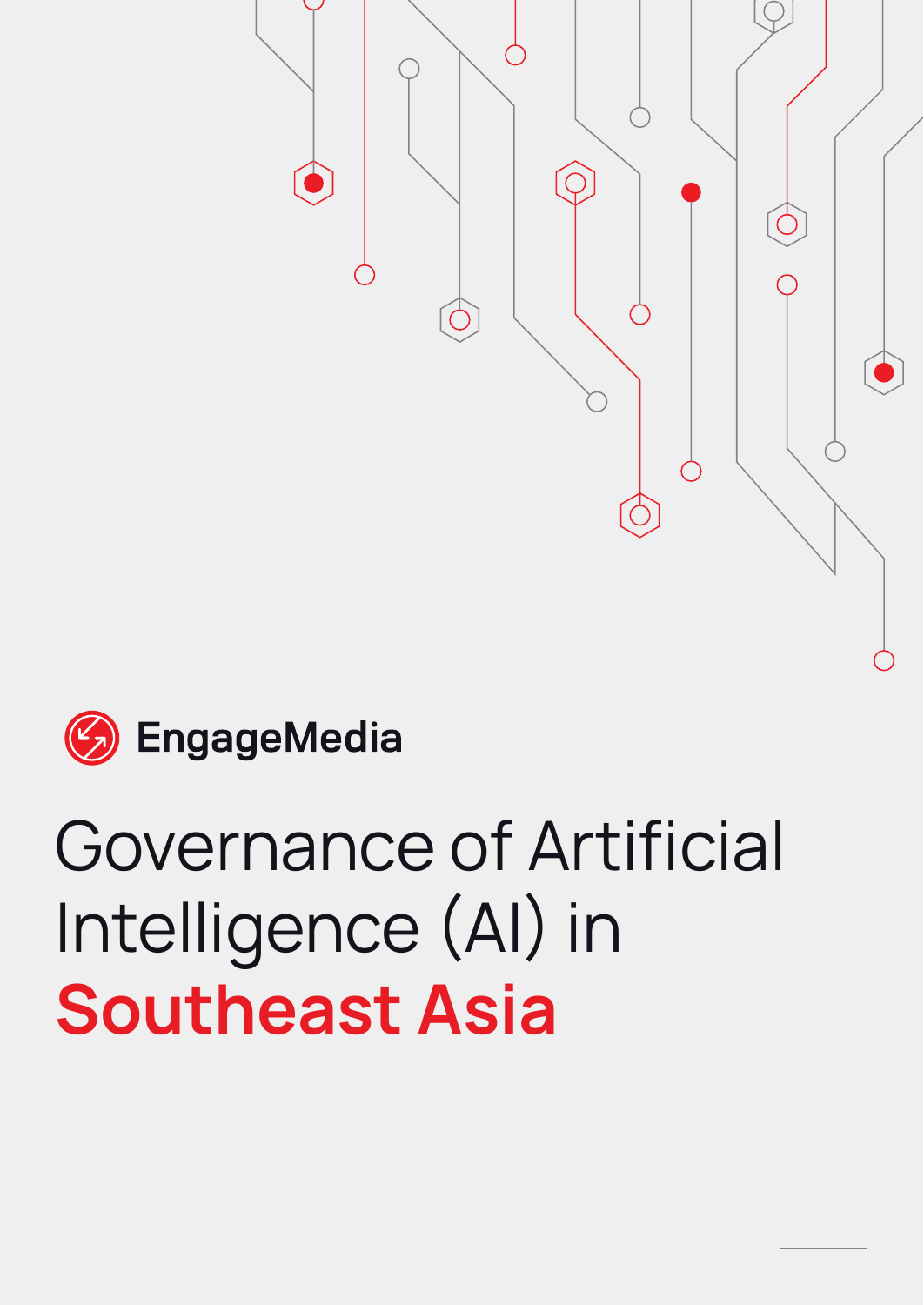# **ACKNOWLEDGEMENTS**

#### **Research:**

Dr Jun-E Tan, Research Consultant, EngageMedia

#### **Contributors:**

Kathleen Azali, Open & Secure Tech Program Manager, EngageMedia Katerina Francisco, Editorial Coordinator, EngageMedia

## **Advisory Team:**

Andrew Lowenthal, Executive Director, EngageMedia Egbert Wits, Research Manager, EngageMedia

## **Special thanks to the following:**

Aishwarya Natarajan, Rule of Law Programme Asia-Konrad Adenauer Stiftung Alan Chong Chia Siong Anita Gurumurthy, IT for Change Arthit Suriyawongkul, Thai Netizen Network Cassey Lee, ISEAS-Yusof Ishak Institute David Hardoon Mark Findlay, Centre for AI and Data Governance, Singapore Management University Mark Latonero, Data & Society Matt Sheehan Melinda Martinus, ISEAS-Yusof Ishak Institute Richard Wingfield Sudev Bangah Tony Seno Hartono Vidushi Marda, ARTICLE 19

Note: Some respondents have opted not to be identified in this study.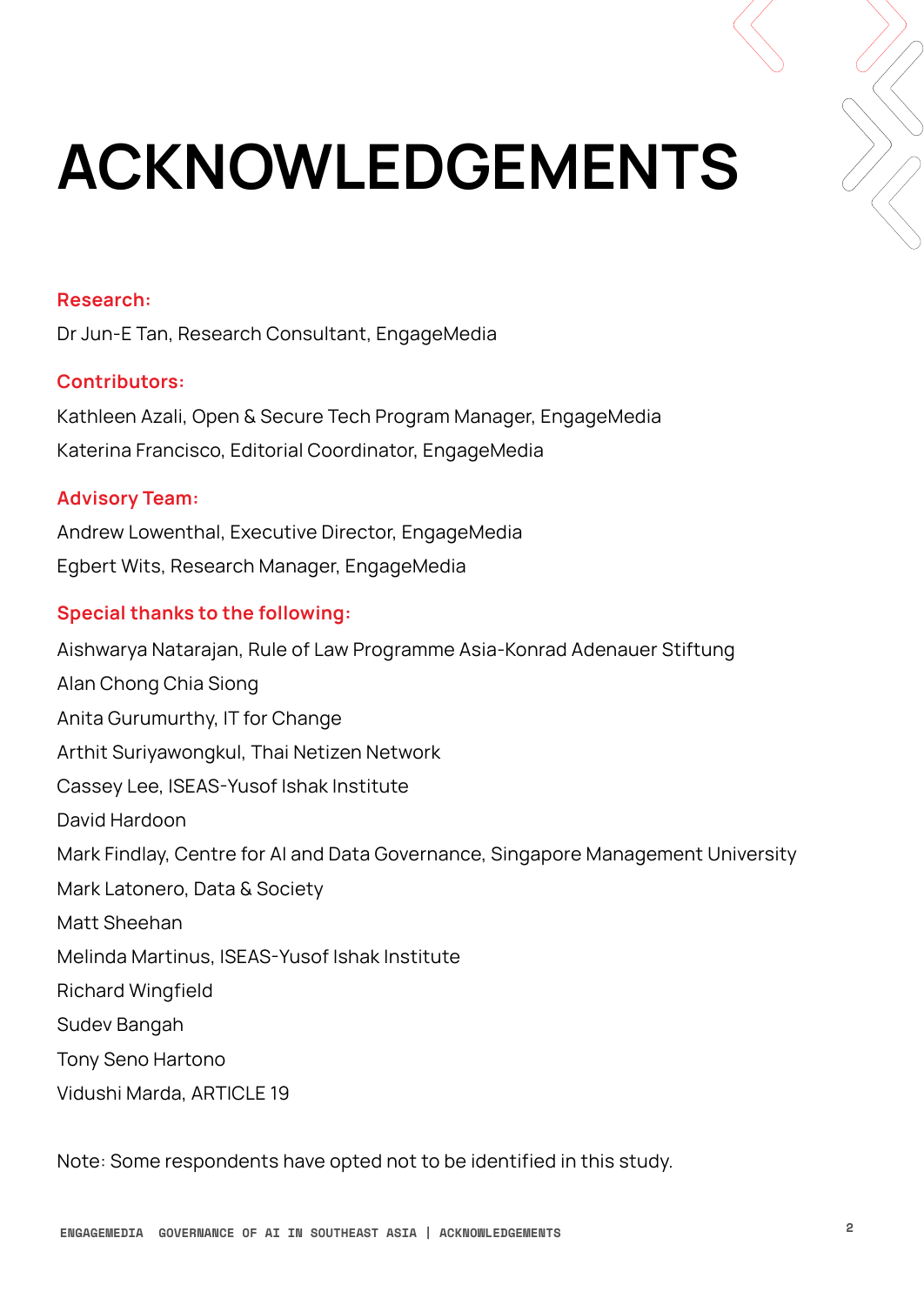EngageMedia is a nonprofit that promotes digital rights, open and secure technology, and social issue documentary. Combining video, technology, knowledge, and networks, we support Asia-Pacific and global changemakers advocating for human rights, democracy, and the environment. In collaboration with diverse networks and communities, we defend and advance digital rights.

Learn more at engagemedia.org.



Creative Commons Attribution-NonCommercial-NoDerivatives 4.0 International License

Published December 2021

Supported by the Swedish International Development Cooperation Agency (SIDA)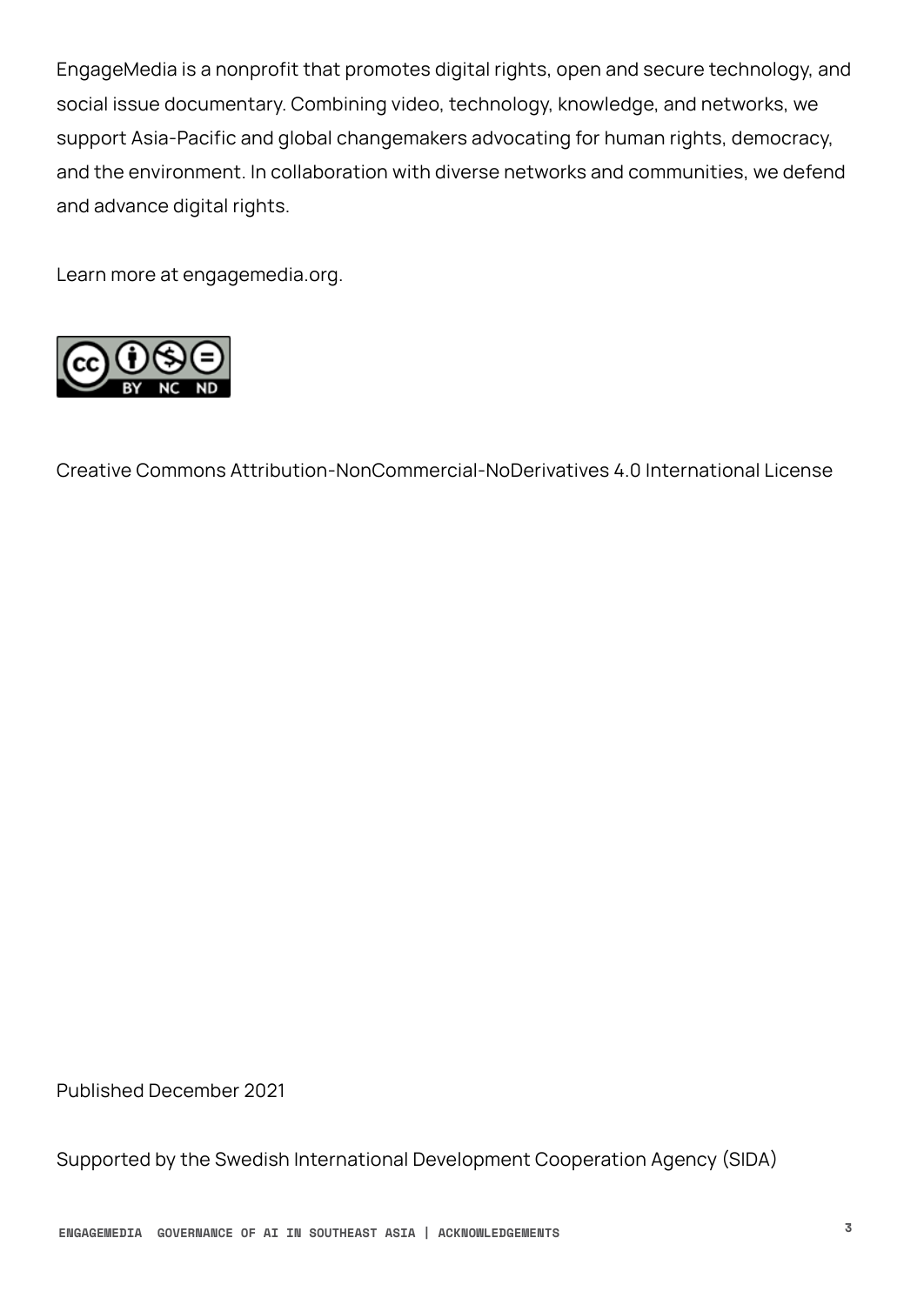# **TABLE OF CONTENTS**

| <b>Table of Contents</b>                            | 4  |  |
|-----------------------------------------------------|----|--|
| Introduction                                        | 5  |  |
| About the Report                                    | 6  |  |
| Al in context                                       | 7  |  |
| Al landscape in Southeast Asia                      | 9  |  |
| Existing challenges within the region               | 13 |  |
| <b>Al Governance</b>                                |    |  |
| Al Governance in Southeast Asia                     | 18 |  |
| Unpacking AI governance                             | 20 |  |
| Challenges of governing AI in Southeast Asia        | 25 |  |
| Recommendations for AI governance in Southeast Asia | 29 |  |
| General recommendations                             | 29 |  |
| Recommendations for civil society                   | 32 |  |
| <b>References</b>                                   | 36 |  |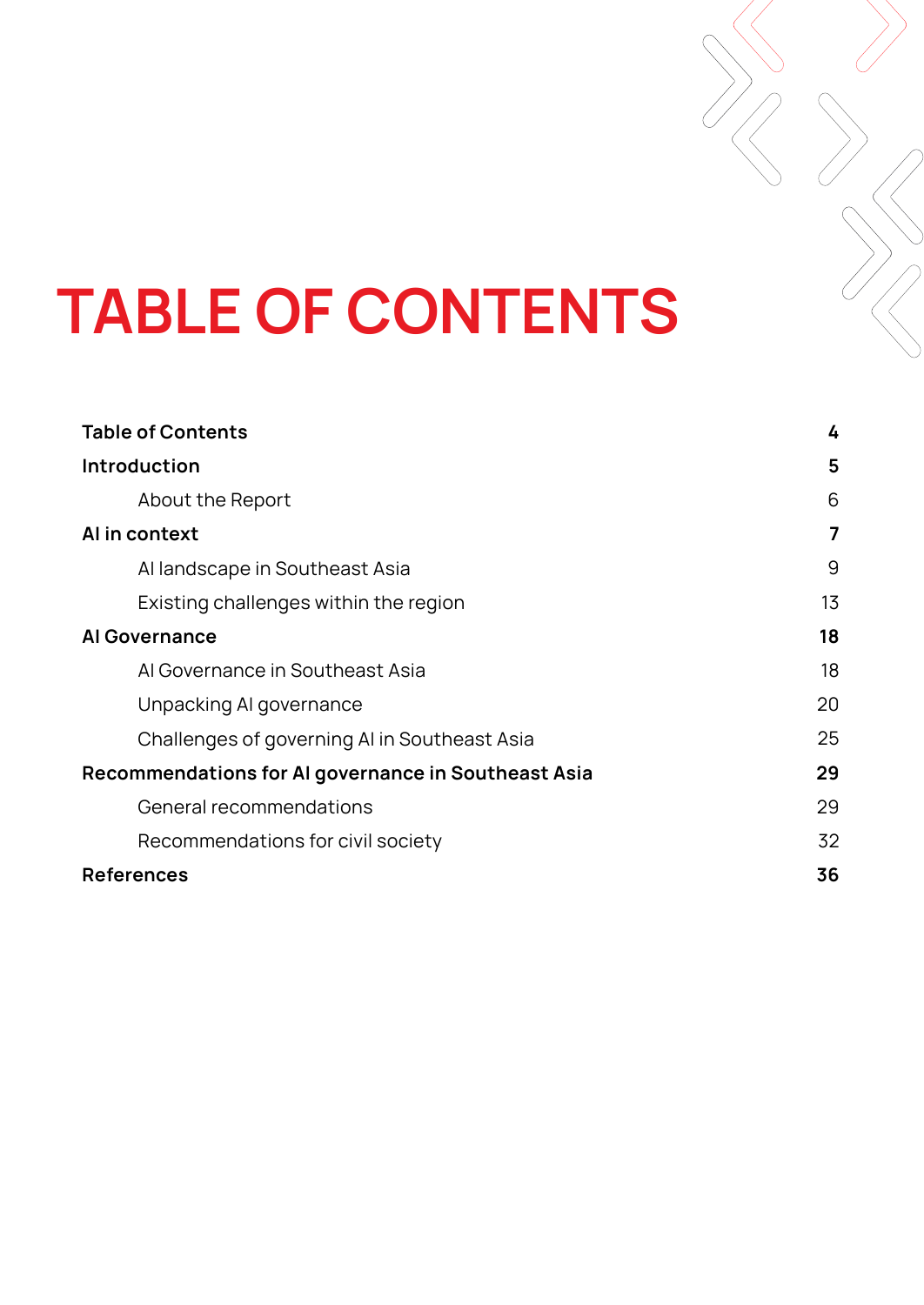## **I. INTRODUCTION**

Discussions on artificial intelligence (AI) governance have grown rapidly in recent years, as governments, corporations, civil society, and multi-stakeholder forums come together to outline values and principles that should underline the ethical development and deployment of AI technologies, as well as mechanisms for regulating and guiding them. Technology governance, as defined by the World Economic Forum, involves 'making decisions and exercising authority on the development and diffusion of technology', with mechanisms such as laws and regulations, incentive programs, institutional frameworks, policies and standards, etc. that aim to guide individuals and organisations towards a specific set of outcomes.<sup>1</sup>

While most of these conversations have been based in the Global North, actors within the Global South are also putting forth critical views from where they stand, indicating that current mainstream discussions on AI governance acknowledge key problems in the application of AI, but stops short in critiquing the structural obstacles that hamper developing countries' efforts to build their own data and information infrastructure for selfdetermination.<sup>2</sup> Ultimately, conversations about access and participation of developing nations are framed in a passive manner (if they happen at all). It is crucial for actors within

<sup>1 (</sup>World Economic Forum, 2019)

<sup>2 (</sup>Gurumurthy & Chami, 2019)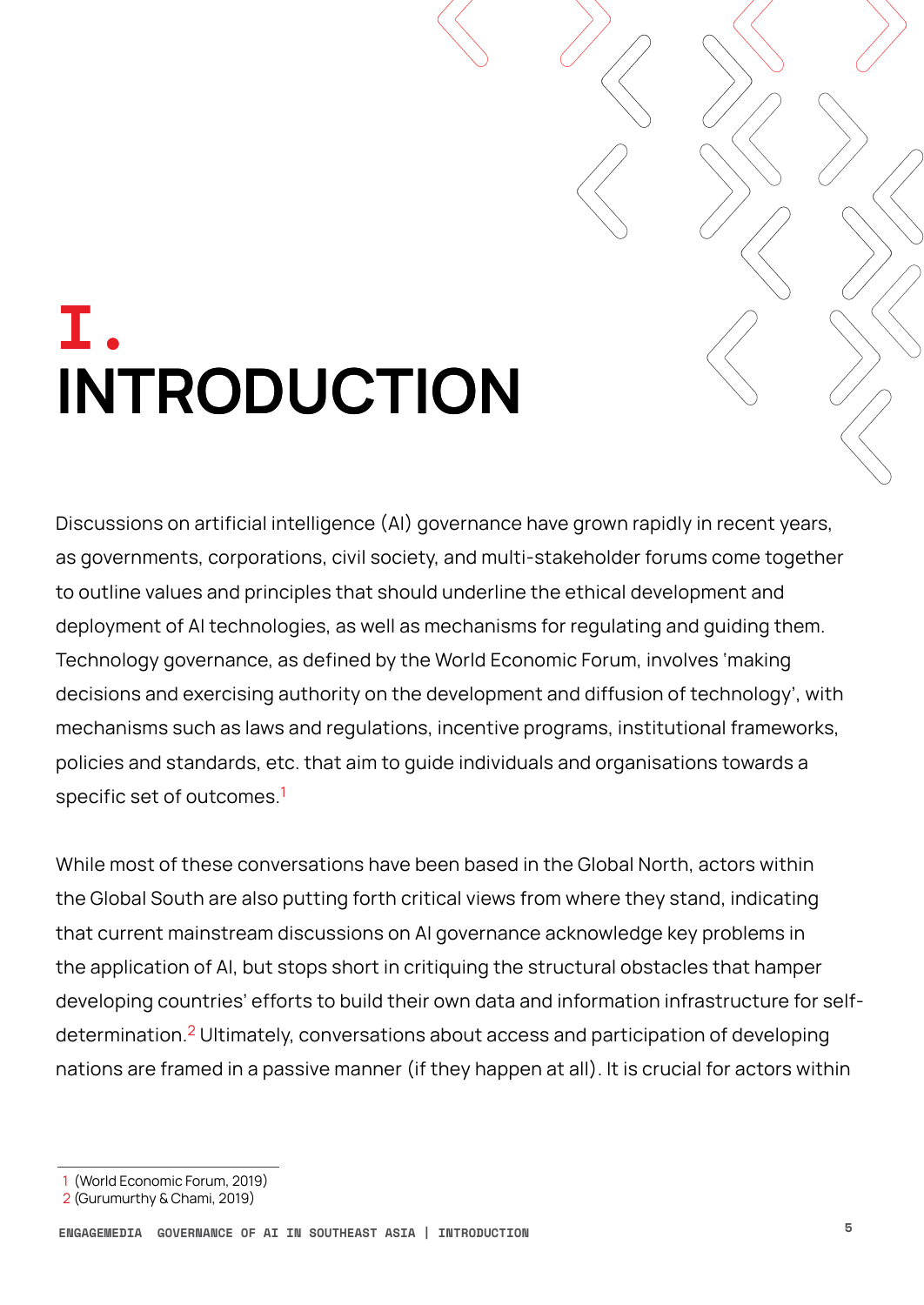Southeast Asia to address existing challenges within the region that impact their ability to reap the benefits of AI on their own terms and manage technology governance in their own contexts.

This report seeks to provide an understanding of AI and its governance from the perspective of civil society in Southeast Asia, in terms of ways to consider the problem and how best to approach policymaking and advocacy. It draws from scholarly thinking, recent reports, and expert interviews to answer the main question: how can civil society participate in AI governance or intervene in other ways to safeguard AI safety and security?

## **1.1 About the Report**

## **Research methodology**

This study is conducted through literature review and expert interviews. Sixteen experts within and outside Southeast Asia participated in the interviews, comprising a mix of lawyers, academics, activists, and industry experts from diverse backgrounds ranging from human rights in governance, governance from the Global South perspective, and technology and AI in the private sector (see Acknowledgements for full list).

## **Structure of the report**

This report provides conceptual frameworks and concrete recommendations to understand AI applications, their implications on society, and ways forward in governance. Section 2 places AI in context: by defining AI and its applications, providing an overview of the AI landscape in Southeast Asia, and mapping out existing challenges in the region. These set the scene for Section 3, which considers AI governance and relates it with the situation in Southeast Asia. Section 4 concludes with general recommendations provided by the respondents interviewed and suggestions on possible actions to be taken by civil society.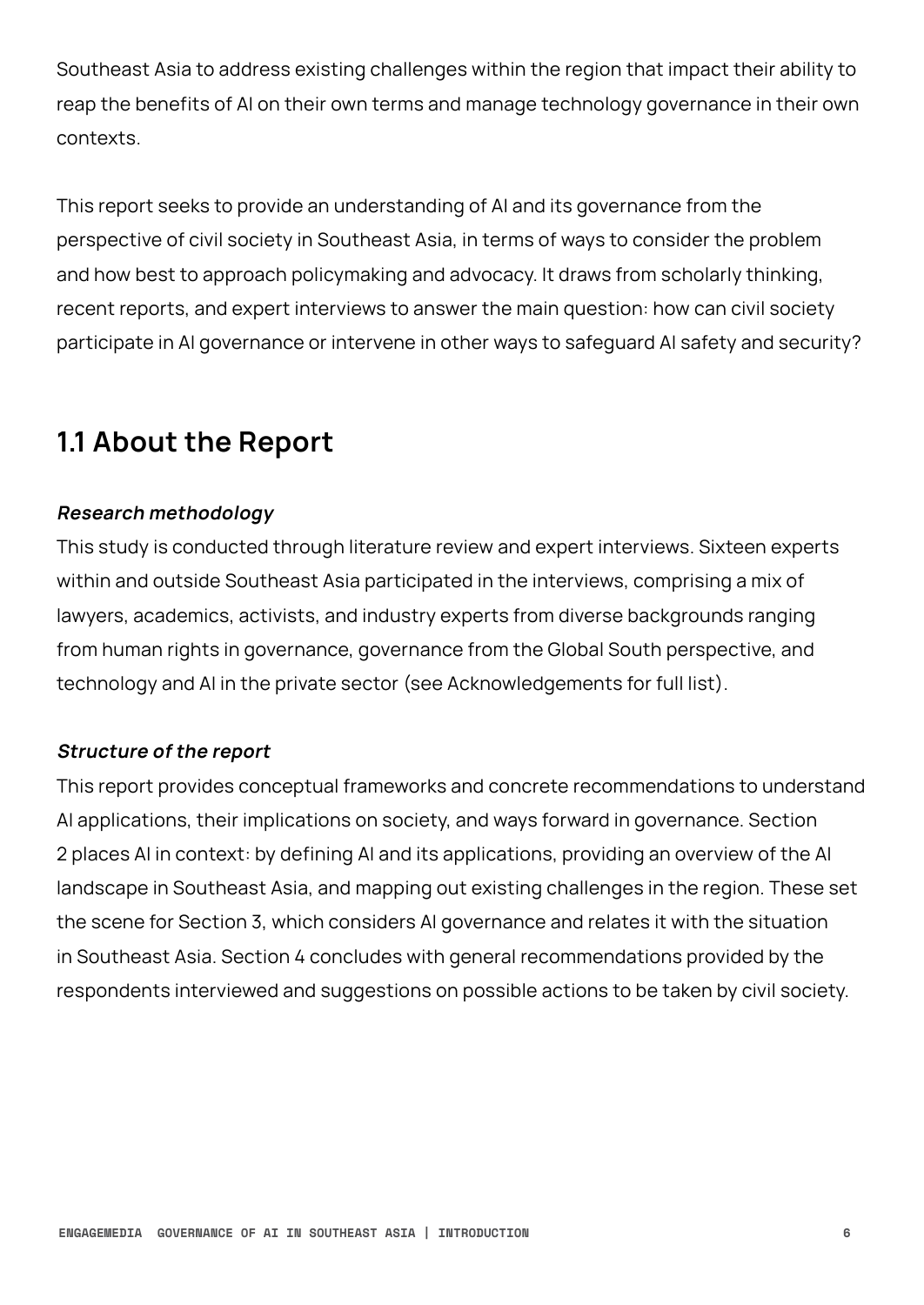## **II. AI IN CONTEXT**

Broadly speaking, AI is 'the study of devices that perceive their environment and define a course of action that will maximise its chance of achieving a given goal'.<sup>3</sup> Within this report, we focus on current applications of AI, mainly in the form of machine learning, when we consider the societal implications of AI.

The Internet Society (2017) explains machine learning as such: instead of giving computers step-by-step instructions to solve a problem, the human programmer gives the computer instructions and rules to learn from the data provided. Based on inferences gained from the data, the computer then generates new rules to provide information and services.<sup>4</sup> In other words, algorithms, defined as 'a sequence of instructions used to solve a problem', generate algorithms. With that, machines can provide solutions to complicated tasks that cannot be manually programmed.

**7 ENGAGEMEDIA GOVERNANCE OF AI IN SOUTHEAST ASIA | AI IN CONTEXT**

<sup>3 (</sup>The Web Foundation, 2017)

<sup>4 (</sup>Internet Society, 2017)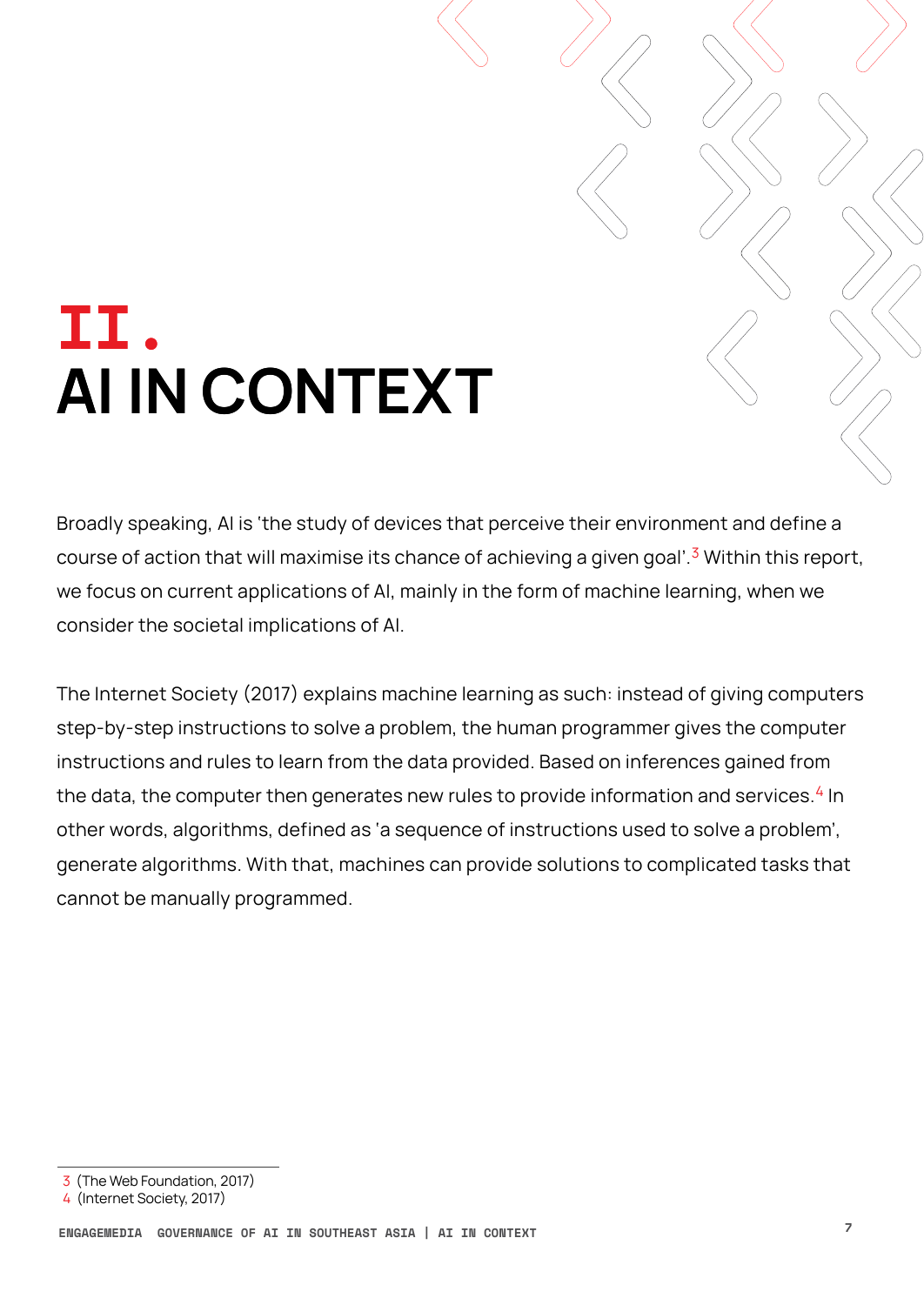To make sense of the vast variety of AI applications currently available, AI researcher Kai-fu Lee developed a framework<sup>5</sup> outlining the four waves of AI development:

- Internet AI, in which online user activity data is collected, analysed, and translated into personalised recommendations – a feature that improves user experience but also sells user attention and engagement to advertisers. The AI-powered recommendation systems are used across many Internet services, from e-commerce platforms to social media. **1.**
- Business AI, in which AI is used to process structured and historical business data within traditional companies to optimise processes and come up with business insights. Its applications in various sectors include determining creditworthiness in the financial sector, sifting through court records in the legal system, or suggesting medical diagnoses in the healthcare sector. **2.**
- Perception AI, in which data from the physical environment is collected, analysed, and interpreted through Internet-enabled sensors in 'smart' devices, essentially integrating the online and offline environments together. Examples of such technologies include CCTV cameras with facial recognition capabilities and smart home devices. **3.**
- Autonomous AI, which combines the ability of machines to learn from complex data sets and sense the surrounding environment with robotics. With autonomous AI, physical tasks can be performed without human intervention, as seen in driverless cars and autonomous robots and drones. **4.**

The breakdown of these different AI domains allows us to appreciate the different types of technologies in application, their logics and risks, and thus consider the types of governance that may be suitable.

<sup>5 (</sup>Lee, 2018)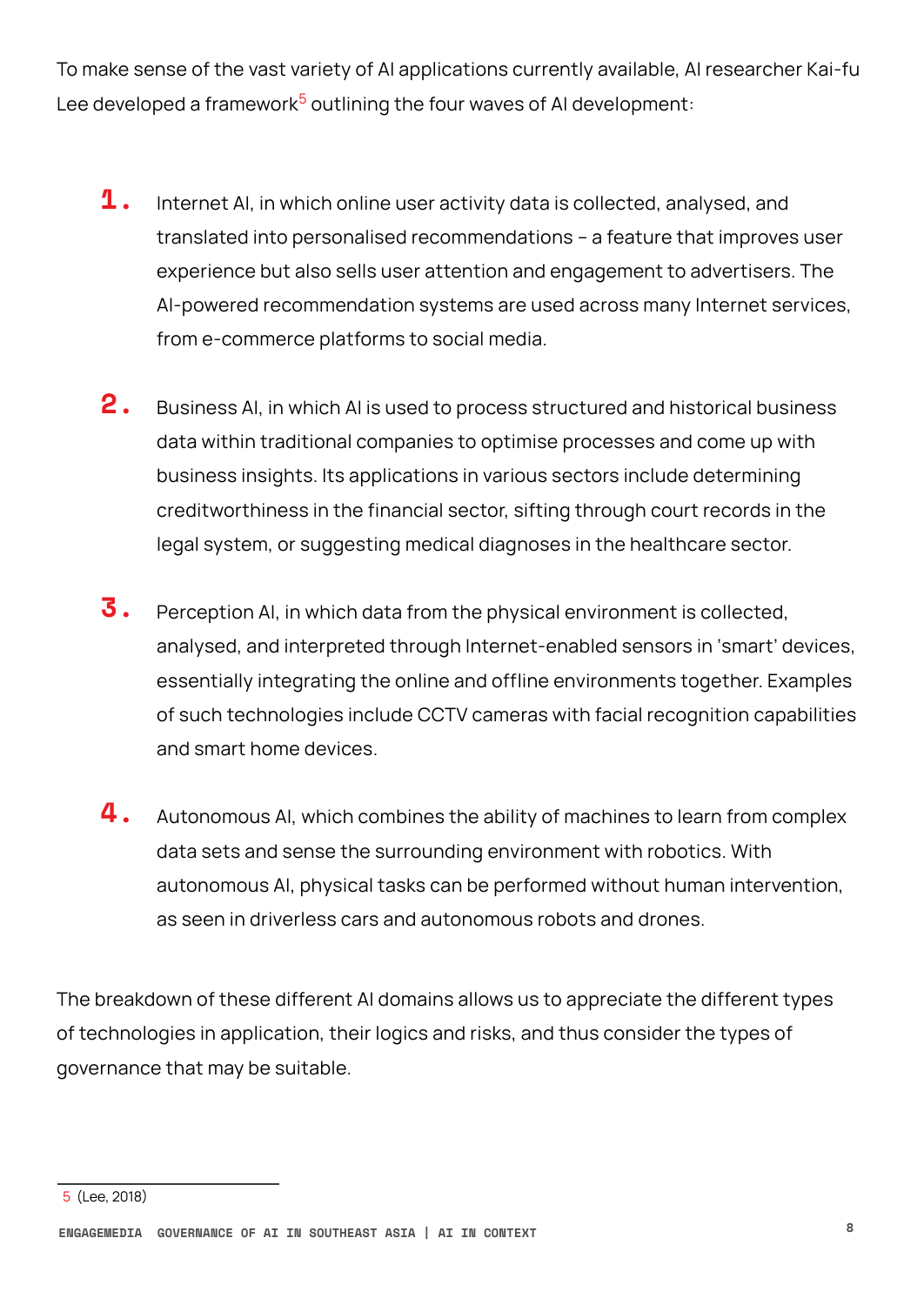## **2.1 AI landscape in Southeast Asia**

Internet penetration in Southeast Asia is not ubiquitous, with 76.7% of the population online as of June 30 2021.<sup>6</sup> Access is still a problem as an estimated one third of Southeast Asians (mainly concentrated in Timor-Leste, Myanmar, and Laos) are not connected to the Internet yet, even though growth is rapid (in 2014, only 25% in the region were connected to the Internet).<sup>7</sup> Through the metric of Facebook use, almost all (91.35%) of those connected to the Internet are already subject to the algorithms of Internet AI.<sup>8</sup>

As of 2019, Southeast Asia has 14 unicorn startups (defined as tech startups worth more than US\$1 billion) which were jointly valued at US\$57 billion. Most of these startups are based in Singapore (seven) and Indonesia (five), while Vietnam and Philippines each have one. The most valuable unicorns are the platform economies of Singapore-based Grab and Indonesia-based Go-Jek, which compete in the areas of ridesharing, e-payments and online-to-offline (O2O) services. E-commerce startups have done very well (unicorns include Tokopedia, Lazada, Bukalapak, Zilingo), as have gaming (SEA, Razer, VNG). Investments on the top 20 tech startups in Southeast Asia (not including the unicorns) reached US\$1.5 billion in total between 2018 and mid-2019.<sup>9</sup> In terms of business AI, AI adoption is still at a nascent stage outside the tech sector, with the region lagging two to three years behind more advanced countries. Most Southeast Asian countries invested less than US\$0.50 per capita on AI solutions in 2019, with the notable exception of Singapore which invested US\$68 per capita.<sup>10</sup>

Governments in the region have shown great interest in harnessing AI for national development. Several Southeast Asian states (Singapore, Malaysia, Thailand, Vietnam, Indonesia, and the Philippines) have set up national AI strategies and policies, or are on their way to creating one.<sup>11</sup> Table 1 shows a brief overview of government policies and other initiatives to support AI technologies.

- 7 (Iwamoto, 2019)
- 8 (Internet World Stats, n.d.)
- 9 (Thomas, 2019)
- 10 (Kearney, 2020)

<sup>6</sup>  (Internet World Stats, n.d.)

<sup>11</sup> (HolonIQ, 2020)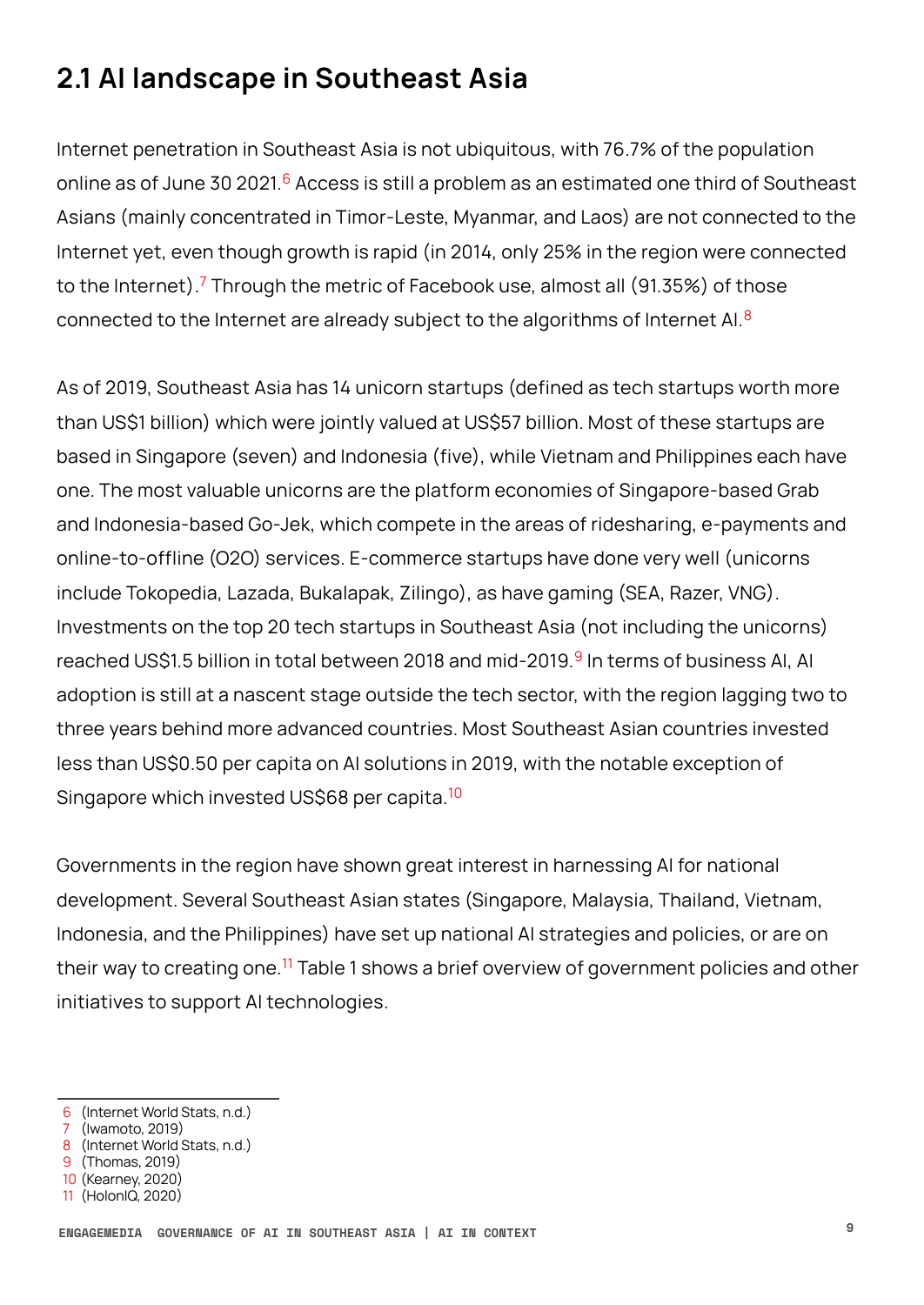#### Table 1: Government initiatives for AI in Southeast Asia $\blacksquare$

| Indonesia   | In August 2020, the Indonesian government unveiled a blueprint for the national<br>development of AI between 2020 and 2045, known as Stranas KA, or Strategi Nasional<br>Kecerdasan Artifisial. Stranas KA has five priority sectors, including health services,<br>bureaucratic reform, education and research, food security, and mobility and smart<br>cities. The policy covers four focal areas, including industrial research and innovation,<br>infrastructure and data, talent development, and ethics and policies. <sup>12</sup>                                                                                                |
|-------------|-------------------------------------------------------------------------------------------------------------------------------------------------------------------------------------------------------------------------------------------------------------------------------------------------------------------------------------------------------------------------------------------------------------------------------------------------------------------------------------------------------------------------------------------------------------------------------------------------------------------------------------------|
| Malaysia    | In 2021, Malaysia launched its Digital Economy Blueprint and National Fourth Industrial<br>Revolution Policy, which are overarching national policies with AI integrated into the<br>framework of the digital economy. Specific to AI, it has two policy initiatives: the Malaysia<br>Al Roadmap <sup>13</sup> and the National Al Framework. <sup>14</sup> Other policies and frameworks connected<br>to the digital economy include the National Industry 4WRD Policy, the National<br>eCommerce Roadmap, the National Digital Free Trade Zone Initiative, the National IoT<br>Framework, and the National BDA Framework. <sup>15</sup> |
| Philippines | In the Philippines, a task force of seven governmental agencies has drafted an Al<br>roadmap, which is slated to be implemented in 2021. <sup>16</sup> Agencies involved in drafting<br>the roadmap include the Department of Trade and Industry, Department of Agriculture,<br>Department of Science and Technology, Department of Information and Communications<br>Technology, Department of Education, Commission on Higher Education, and the<br>National Economic and Development Authority. <sup>17</sup>                                                                                                                          |
| Singapore   | The Singaporean government rolled out its National AI Strategy in November 2019,<br>covering five key areas: transport and logistics, smart cities and estates, healthcare,<br>education, and safety and security. Since 2017, the National Research Foundation has run<br>the national AI program, AI Singapore, to create an AI ecosystem in the country. Its Smart<br>Nation program provides AI guidance for companies, such as the Trusted Data Sharing<br>Framework and the Model AI Governance Framework, and other initiatives for public<br>education on Al.                                                                     |
| Thailand    | The National Digital Economy and Society Committee of Thailand has drafted the<br>country's first AI ethics guidelines, approved by the Prime Minister and endorsed for<br>cabinet approval in December 2020. <sup>18</sup> Some policies related to AI are Thailand 4.0 (2016)<br>and the Digital Government Plan (2017-2021).                                                                                                                                                                                                                                                                                                           |
| Vietnam     | Vietnam has a National Strategy on Al Research, Development and Application. It intends<br>for Vietnam to be among the top four countries in the Association of Southeast Asian<br>Nations (ASEAN) and 50 nations globally that lead in AI research and development by<br>2030. The country aims to build 10 Al brands, develop three national centres on big<br>data and high performance computing, and connect big data and high performance<br>computing centres nationwide into a network. It also aims to form 50 open datasets in all<br>socio-economic fields for Al use. <sup>19</sup>                                           |

12 (Fletcher, 2020)

- 18 (Sharon, 2020)
- 19 (VNA, 2021)

<sup>13 (</sup>Malaysia Artificial Intelligence Roadmap, n.d.)

<sup>14</sup> This document, published by Malaysia Digital Economy Corporation (MDEC) does not seem to have been publicly released

<sup>15 (</sup>Malaysia Digital Economy Corporation, n.d.)

<sup>16 (</sup>Canivel, 2020)

<sup>17 (</sup>Umali, 2019)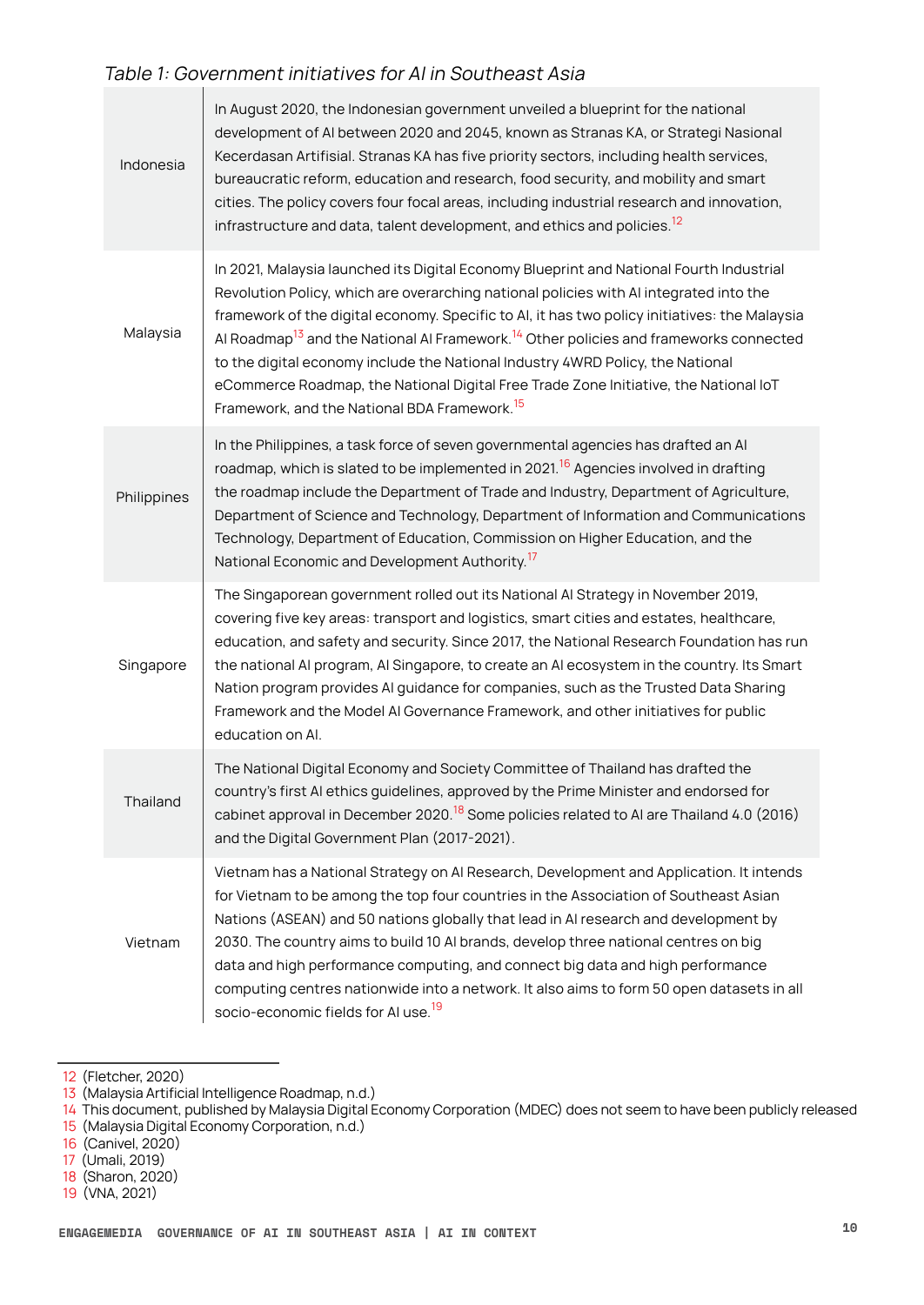Even though there is strong political will to drive the use of AI in many Southeast Asian countries, the capacity to do so varies. For example, there is great disparity between countries within Southeast Asia in terms of governments' readiness to use AI for public service delivery. Within the Government AI Readiness Index (2020) published by Oxford Insights and the International Research Development Centre (IDRC), Singapore ranks 6th globally and Myanmar is at 131st, with other Southeast Asian nations ranging somewhere in between (see Table 2).

| Country           | Rank | Score  |
|-------------------|------|--------|
| Singapore         | 6    | 78.704 |
| Malaysia          | 28   | 63.663 |
| Brunei Darussalam | 49   | 51.470 |
| Thailand          | 60   | 48.156 |
| Indonesia         | 62   | 47.528 |
| Philippines       | 74   | 42.944 |
| Vietnam           | 76   | 42.824 |
| Timor-Leste       | 120  | 33.351 |
| Laos              | 127  | 32.197 |
| Cambodia          | 128  | 32.144 |
| Myanmar           | 131  | 31.237 |

Table 2: Government AI readiness of Southeast Asian countries in 2020<sup>20</sup>

In terms of government support of perception AI and autonomous AI, the region is advancing into these territories. Most countries within the region use two or more types of surveillance technologies in the forms of smart/safe city implementations, facial recognition, and smart policing, with technologies acquired from China and the US (see Table 3, adapted from the 2019 AI Global Surveillance Index covering seven countries in Southeast Asia). In a study conducted by multinational professional services network KPMG, Singapore has been ranked as the world's most ready country for autonomous vehicles (AV), followed by the Netherlands, Norway, and the United States.<sup>21</sup> The city state has expanded AV testing to cover all public roads in the west of Singapore, with the goal of serving three areas with driverless buses by 2022. Elsewhere in Southeast Asia, Vietnam, Malaysia, and Thailand have started testing autonomous vehicles at various scales, <sup>22,23,24</sup> while Indonesian prime minister Joko Widodo has stated that the country's planned new capital city will incorporate autonomous vehicles and electric cars.

- 22 (Van, 2018)
- 23 (Digital News Asia, 2020)

<sup>20</sup>  (Shearer, et al., 2020)

<sup>21</sup> (KPMG International, 2020)

<sup>24</sup>  (Bloomberg, 2020)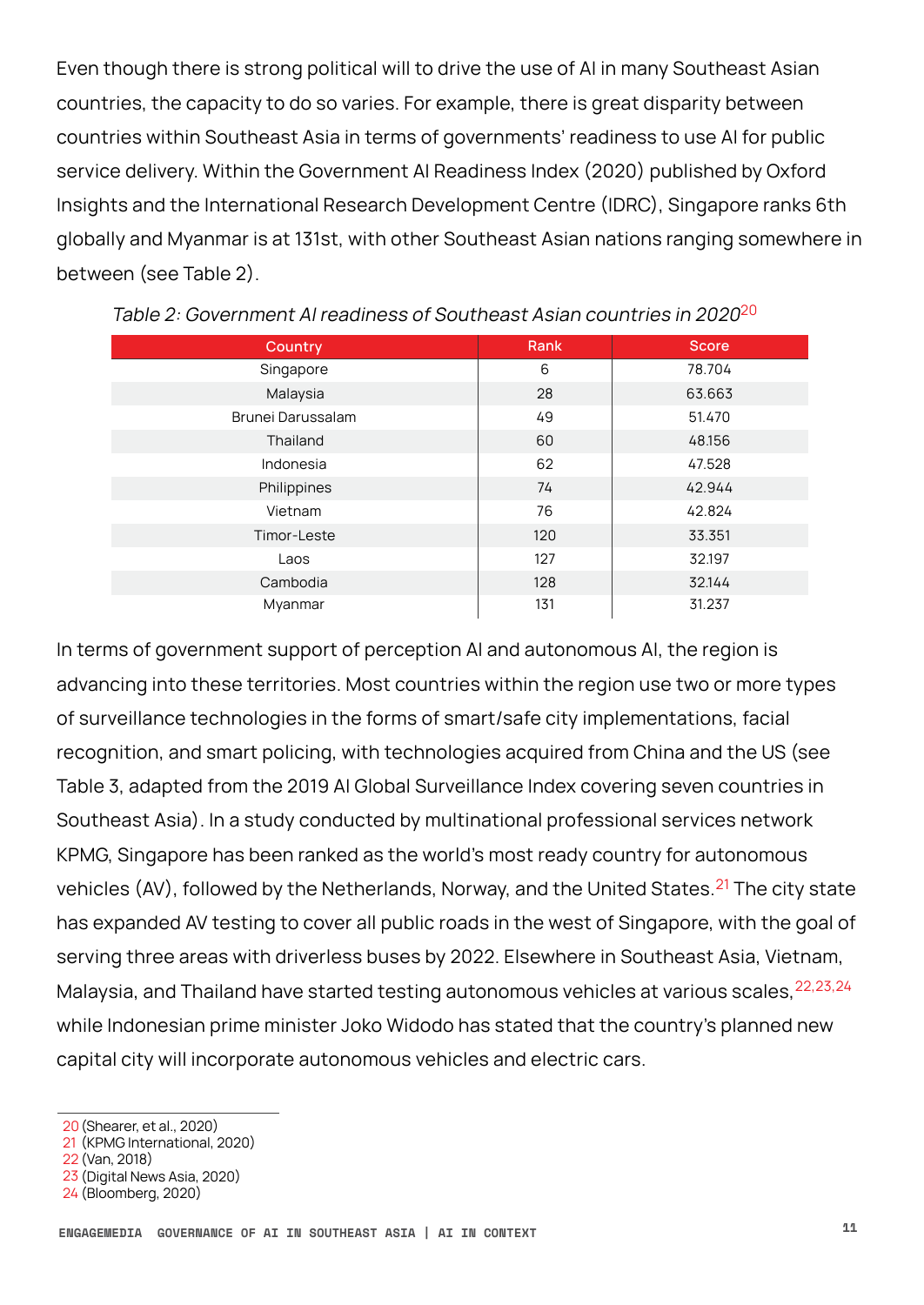Table 3: Southeast Asian countries' use of AI technologies acquired from China and the US

| Country       | Smart/<br>Safe City | Facial<br>Recognition | <b>Smart</b><br>Policing | <b>Chinese</b><br>Tech | US Tech | <b>Key Companies</b>                                               |
|---------------|---------------------|-----------------------|--------------------------|------------------------|---------|--------------------------------------------------------------------|
| Burma/Myanmar |                     |                       |                          |                        |         | Hikivision, Huawei                                                 |
| Indonesia     |                     |                       |                          |                        |         | Huawei, NEC, PT<br>Industri Telekomunikasi<br>Indonesia            |
| Laos          |                     |                       |                          |                        |         | Huawei                                                             |
| Malaysia      |                     |                       |                          |                        |         | Huawei, NEC, Yitu                                                  |
| Philippines   |                     |                       |                          |                        |         | Boeing, CITCC, IBM,<br>Huawei                                      |
| Singapore     |                     |                       |                          |                        |         | Accenture, AGT, Airbus,<br>Dassault, Huawei, NEC,<br>Tascent, Yitu |
| Thailand      |                     |                       |                          |                        |         | Huawei, Megvii,<br>Panasonic, ZTE                                  |

Regionally, ASEAN member states (10 out of 11 Southeast Asian countries, not including Timor-Leste) have initiated plans to cooperate in creating a regional digital ecosystem. The ASEAN Framework on Digital Data Governance, endorsed in 2018 by ministers of ASEAN member states,  $25$  lays out four strategic priorities for creating such an ecosystem, including data lifecycle, cross-border data flows, digitalisation and emerging technologies, as well as legal, regulatory, and policy frameworks. Accordingly, there will be four associated initiatives, i.e., the ASEAN Data Classification Framework (led by Indonesia); the ASEAN Cross-Border Data Flows Mechanism (Singapore); the ASEAN Digital Innovation Forum (Vietnam); and the ASEAN Data Protection and Privacy Forum (Philippines).

Other forms of collaboration at the ASEAN level include the ASEAN Smart Cities Network (ASCN), established in 2018 as a network of 26 pilot cities across 10 ASEAN member states that work together to achieve smart and sustainable urbanisation. Besides promoting cooperation and knowledge sharing between cities, ASCN is a platform for public-private partnership between city governments and smart city solutions providers, and also links the cities with funding and support from ASEAN's external partners. The six focus areas of ASCN are (1) civic & social, (2) health & wellbeing, (3) safety & security, (4) quality environment, (5) built infrastructure, and (6) industry & innovation.

**12 ENGAGEMEDIA GOVERNANCE OF AI IN SOUTHEAST ASIA | AI IN CONTEXT**

<sup>25 (</sup>ASEAN, 2012)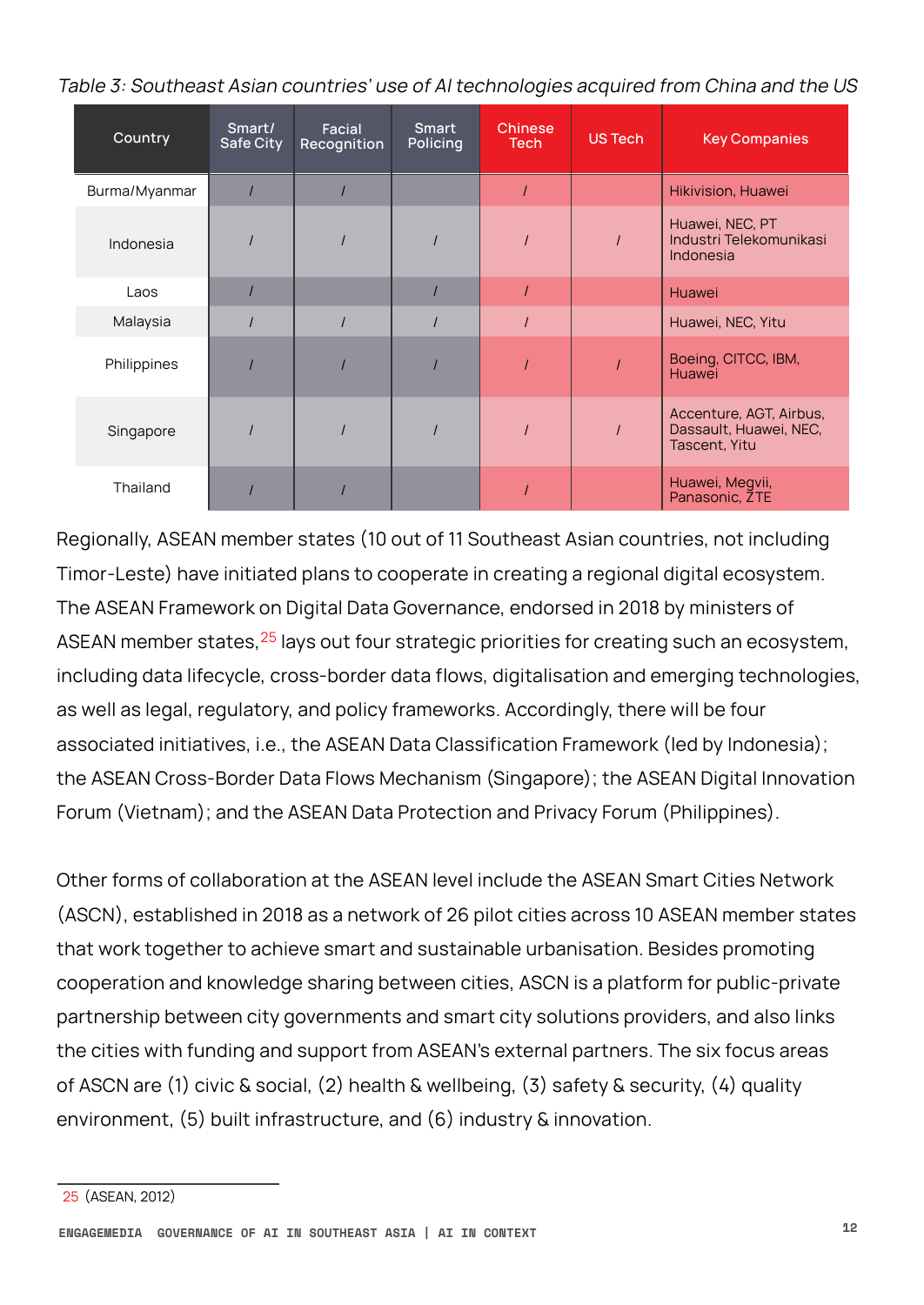From indices and statistics cited within this section, we can categorise Southeast Asian countries in three distinct tiers. Singapore is in its own leading tier, being AI-ready and competitive at the global level. The second tier encompasses Malaysia, Indonesia, Thailand, Philippines, Vietnam, and Brunei Darussalam, which have governments that are playing catch up in building supportive policy, and whose peoples are getting connected rapidly and increasingly becoming digitally savvy. The third tier includes Myanmar, Cambodia, Laos, and Timor-Leste, which have low Internet penetration, and whose governments lack the capacity to plan for and support the adoption of AI technology. These contextual differences need to be taken into account when analysing the benefits and risks that AI will bring to the region.

## **2.2 Existing challenges within the region**

Southeast Asian nations need to navigate the strategic implications of AI and deal with its societal consequences. Geopolitical challenges notwithstanding, strong foundations at the country level would enable a country to benefit from AI technologies, or to prevent and mitigate safety risks and malicious attacks. However, there are some inherent weaknesses and challenges that exist within the region that have to be addressed in order to build these foundations. Experts interviewed for this study have pointed out a range of factors, which fall into the following main themes:

#### **Lack of technical capacity and digital literacy**

In general, the lack of technical capacity at different levels of society exacerbates AI risks. Policymakers attempt to govern the technologies without fully understanding the implications, while civil society finds it difficult to mobilise based on abstract potentialities of data privacy violations or cybersecurity. A key problem that stems from not understanding the technology and its implications, at least on a conceptual level, is that it adds a high barrier to meaningful participation in AI governance. This manifests both in the international level, such as in standards-setting bodies where Southeast Asian nations are severely under-represented, or at the national level, where public participation in decisionmaking on public technology use is sparse.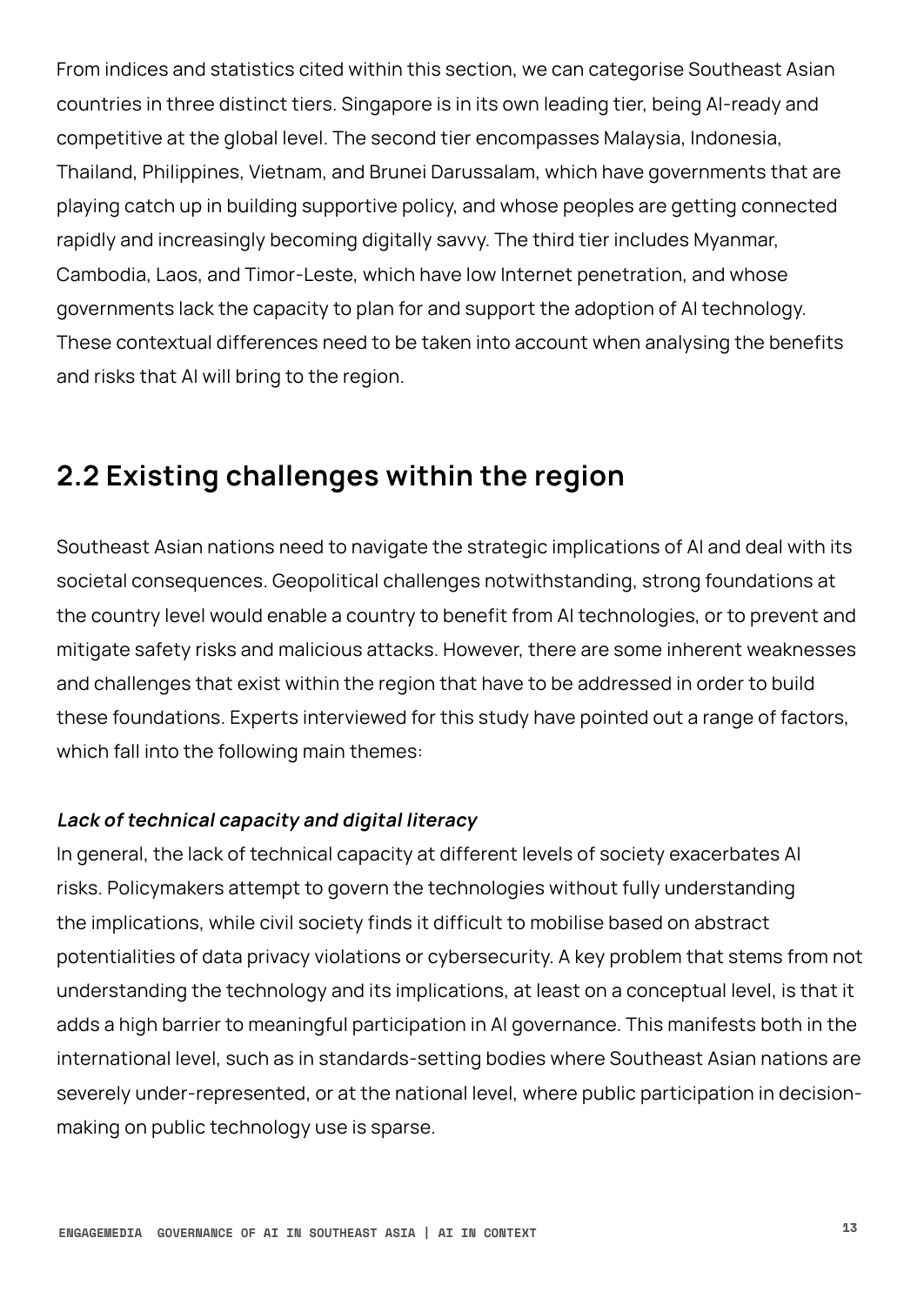Digital literacy and awareness of digital harms help in fortifying individuals and communities against malicious uses of AI, examples of which include AI-assisted disinformation and misinformation campaigns compounded by rapid advances in the field, such as the increased sophistication of AI-powered media manipulation (also known as deepfakes). Several respondents expressed worry that the level of awareness of potential digital harms in the region is low, leading to lax attitudes about data privacy and vulnerability towards disinformation campaigns. With the rapid onboarding of new Internet users in the region and the lack of awareness campaigns of digital harms, there is little resistance to these risks.

#### **Regimes leaning towards authoritarianism**

Civicus Monitor, which tracks the openness of civic spaces globally, considers Laos and Vietnam to be countries with 'closed' civic spaces, while Brunei Darussalam, Cambodia, Myanmar, Philippines, and Thailand are 'repressed'. Indonesia, Malaysia, Singapore, and Timor-Leste have civic spaces that are 'obstructed'.<sup>26,27</sup> In the name of national security, most countries in the region have applied heavy-handed laws to restrict civil freedoms of their populace, and these laws have slowly crept into the digital space. None of the eight Southeast Asian countries assessed in the Freedom on the Net report by Freedom House (2021) obtained a 'free' status in Internet freedom, with Thailand, Myanmar, and Vietnam scoring the lowest in the region.<sup>28,29</sup>

Using AI-powered surveillance technology, authoritarian regimes would be able to tighten their control over their own populations by targeting dissidents and creating a general climate of self-censorship. Most Southeast Asian countries already use surveillance technologies in physical spaces (see Table 3). Thirteen out of 15 Asian countries (covering eight in Southeast Asia) assessed under the 2019 Freedom on the Net Report have a social media surveillance program in use or under development. On top of that, Southeast Asian governments have been buying and using spyware and cyberespionage tools for more targeted surveillance. For example, in December 2020, the governments of Indonesia, Malaysia, Thailand, and Vietnam were implicated in a report by Citizen Lab to have

<sup>26</sup> There are five levels to Civicus' classification: open, narrowed, obstructed, repressed, and closed, in the order from the most open to the least.

<sup>27 (</sup>Barreto, et al., 2020)

<sup>28 (</sup>Freedom House, 2021)

<sup>29</sup> The ratings are calculated by indicators on obstacles to access, limits on content, and violations of user rights.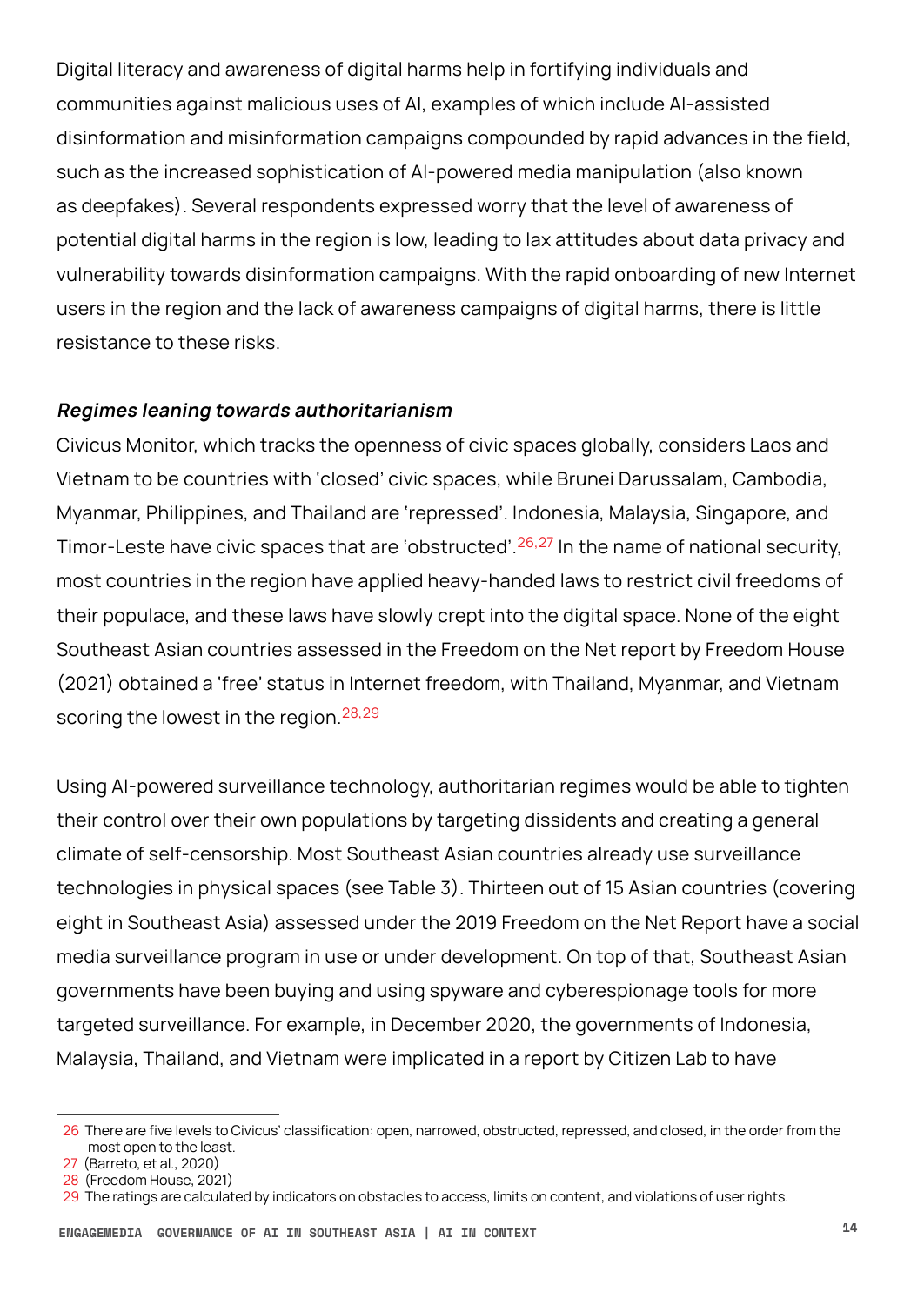bought cyberespionage products from surveillance firm Circles, which enabled them to snoop on calls, texts, and locations of phones due to vulnerabilities in the global mobile phone system. In particular, Citizen Lab highlighted that one of Circles' clients was the Internal Security Operations Command (ISOC) of the Royal Thai Army, which has allegedly subjected detainees to torture.<sup>30</sup>

## **Weak institutional frameworks**

Authoritarian regimes notwithstanding, respondents have pointed out that most countries within the region do not have sufficiently strong institutional frameworks to govern AI and afford citizens with protection from potential harms. Institutional frameworks here include not only the regulatory system to define legal procedures, but also the entire chain of processes to support transparent and effective policymaking, implementation, monitoring, and enforcement. Weak institutional frameworks are a systemic and foundational problem that extends beyond AI; one respondent gave an example of street vendors in Bangkok moving around with gas tanks – essentially 'small bombs around the city' – which pose a danger to the public but are not controlled with proper law enforcement. $31$ 

Security considerations around AI systems are often framed based on a Western privacy legacy, with the assumption that data protection frameworks are in place. In the region, Singapore, Malaysia, Philippines, and Thailand have general personal data protection laws, with other countries embedding data protection policies in other related government policies.<sup>32</sup> Even with legal frameworks in place, Malaysia and Thailand were placed within the five worst countries for personal data protection (out of 47 studied by British tech website Comparitech) in 2019, both scoring 2.6/5.0; Singapore (2.7) and the Philippines  $(2.8)$  were not too far ahead.<sup>33</sup> All were considered to provide some safeguards but weakened protections.

<sup>30 (</sup>Marczak, et al 2020)

<sup>31</sup> From interview data

<sup>32 (</sup>Thio, 2018)

<sup>33 (</sup>Bischoff, 2019)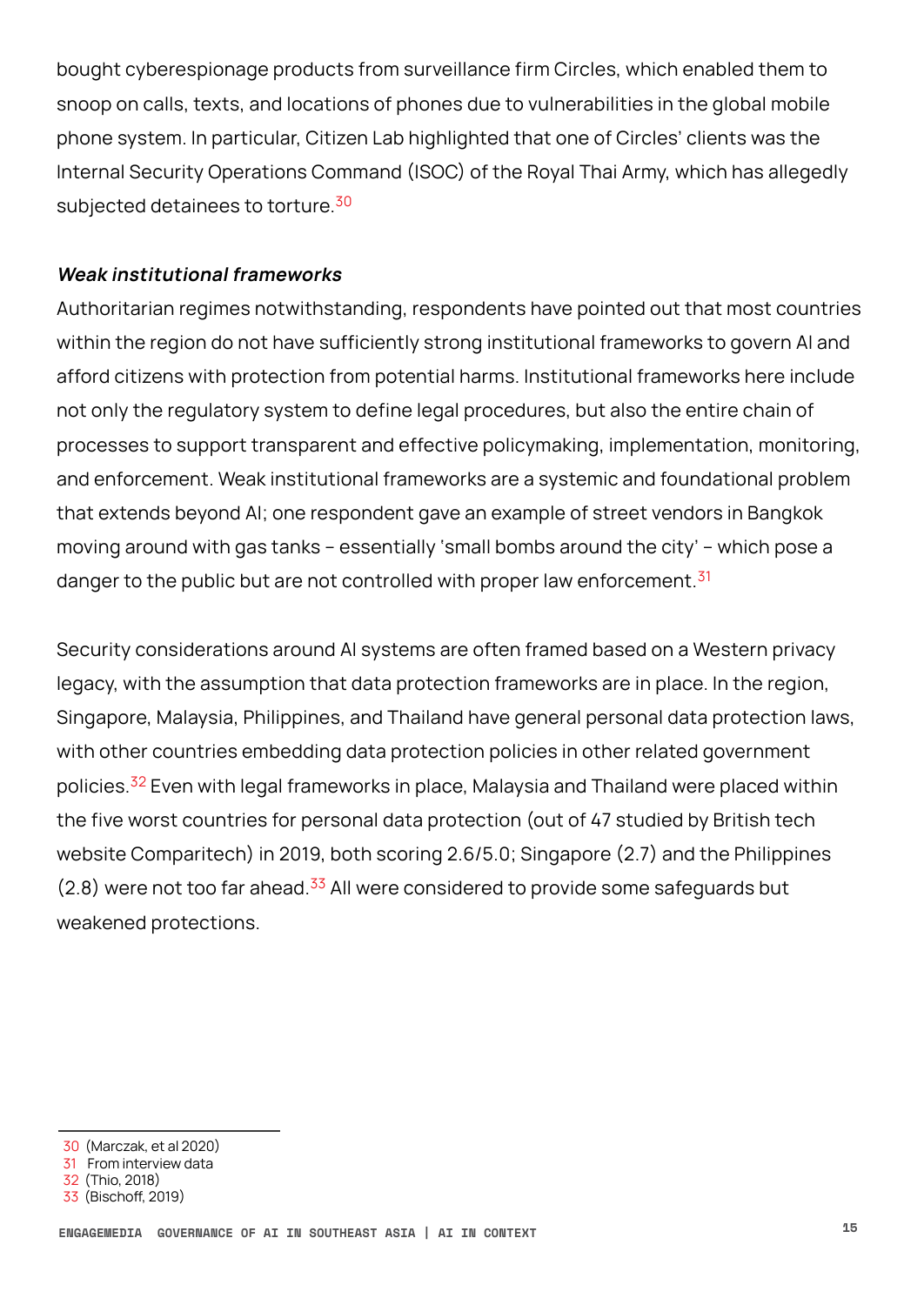## **Availability of quality data**

In order to train machine learning models, the availability of quality data is imperative. AI technologies rely on having access to structured, accurate, and updated data in order to churn out useful and relevant results. However, across the region, the availability of quality data is not always guaranteed. The lack of data may be due to differing levels of digitalisation; it may also be a case of bureaucratic practices. In the case of Indonesia's health sector, for example, the complex network of laws and regulations that protect patient data may also be restrictive in some applications. According to one of the respondents, due to outdated regulations based on paper trails, a patient's medical history is owned and locked into a specific hospital, and cannot be transferred to another hospital. Indonesia also has a strict data localisation law which dictates that personal data be stored and processed within the country. As a result, AI has not benefited Indonesia's health sector as much as it could, as opposed to its finance sector which takes a more open approach in having in place a regulatory sandbox for new ventures.  $34$ 

One of the key concerns about data is its integrity, or whether it is true and accurate. With the explosion of big data, difficulties in tracing the origins of training data make assessing its quality difficult for AI developers. This has a domino effect on the quality of the AI product and automated decision-making. Efforts to improve data quality come with its moral dilemma: a respondent annotating datasets in Indonesia raised concerns about the possibility of such datasets being used to discriminate against the poor and marginalised.<sup>35</sup>

## **Fault lines along religious, racial, and other cultural sensitivities**

Race and religious relations in Southeast Asia have long been a delicate matter, and issues surrounding AI such as bias, transparency, and accountability may amplify some tensions already existing in society. This has been exemplified in the case of the genocide in Myanmar, where a UN fact-finding mission found that social media, particularly Facebook, exacerbated rampant hate speech and incitement of violence against the Rohingyas.<sup>36</sup> Researcher Chinmayi Arun observes that the technology architecture and business model

- 34 From interview data
- 35 From interview data

<sup>36 (</sup>TIME, 2018)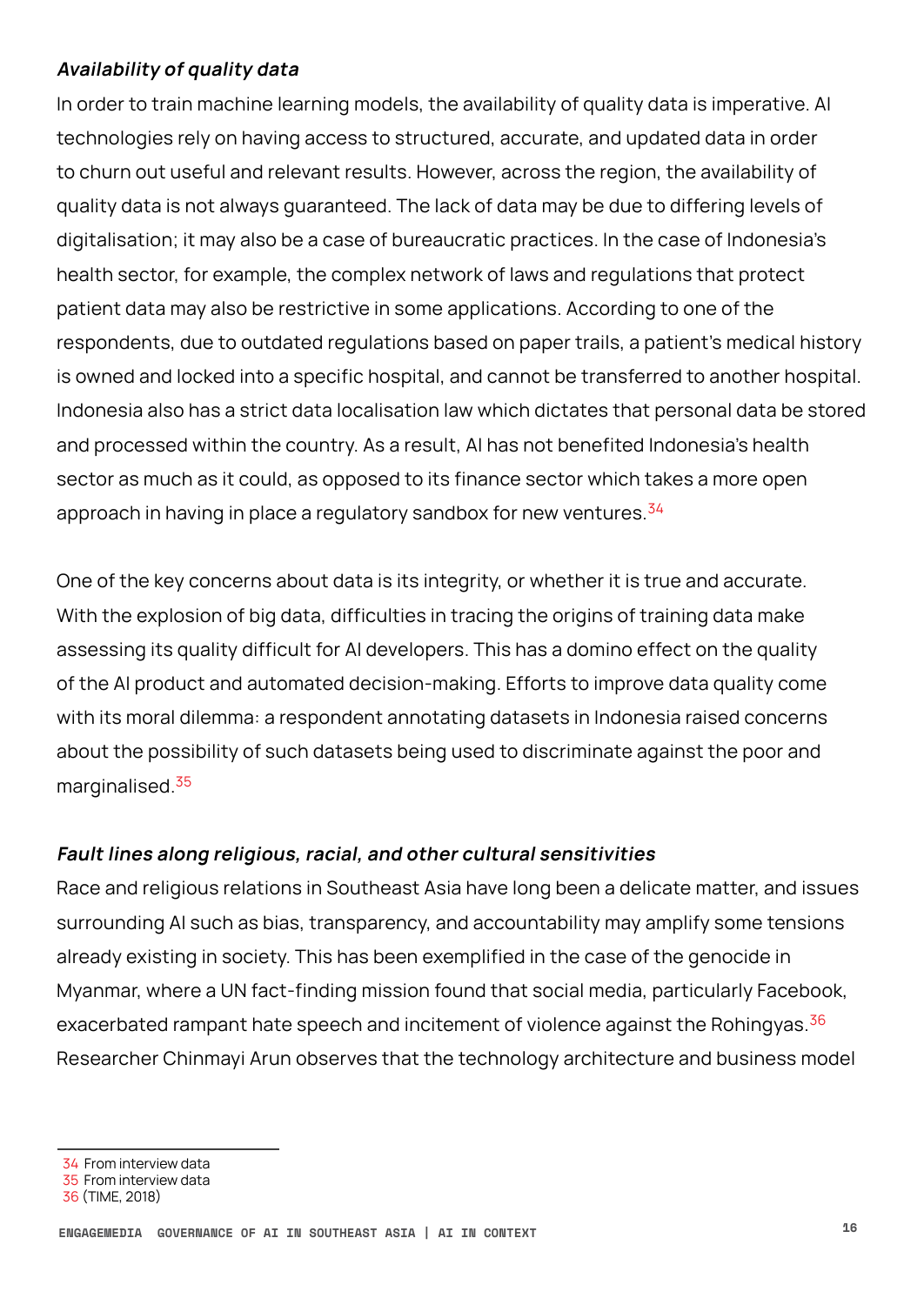of Facebook relies on a healthy media ecosystem and media literacy, which are weak in Myanmar, resulting in the inability of citizens/users to verify online content.<sup>37</sup> Judging by the recent political crisis in the US where many voters were misled to believe that Donald Trump had won the 2020 presidential election, this vulnerability is not exclusive to the Global South.

AI can be programmed to reflect and amplify existing societal biases and prejudices, and this has been shown repeatedly in chatbots learning from racist data. In 2016, Tay, a chatbot by Microsoft, was manipulated by Twitter users into spewing white supremacist comments. The chatbot had to be shut down after 16 hours.<sup>38</sup> The racist chatbot problem persists: in 2021, Lee Luda, a popular chatbot by South Korean company Scatter Lab, had to be pulled out of Facebook because of its remarks against minority groups.<sup>39</sup> In an attempt to steer clear of racial and religious minefields, Microsoft's chatbot in Indonesia, Rinna, was limited by rules to refrain from talking about politics, religion, and race. The result was an AI persona that speaks like a teenager and whose intelligence 'never increases'.<sup>40</sup>

<sup>37 (</sup>Arun, 2019)

<sup>38 (</sup>Vincent, 2016)

<sup>39 (</sup>Singh, 2021)

<sup>40</sup> From interview data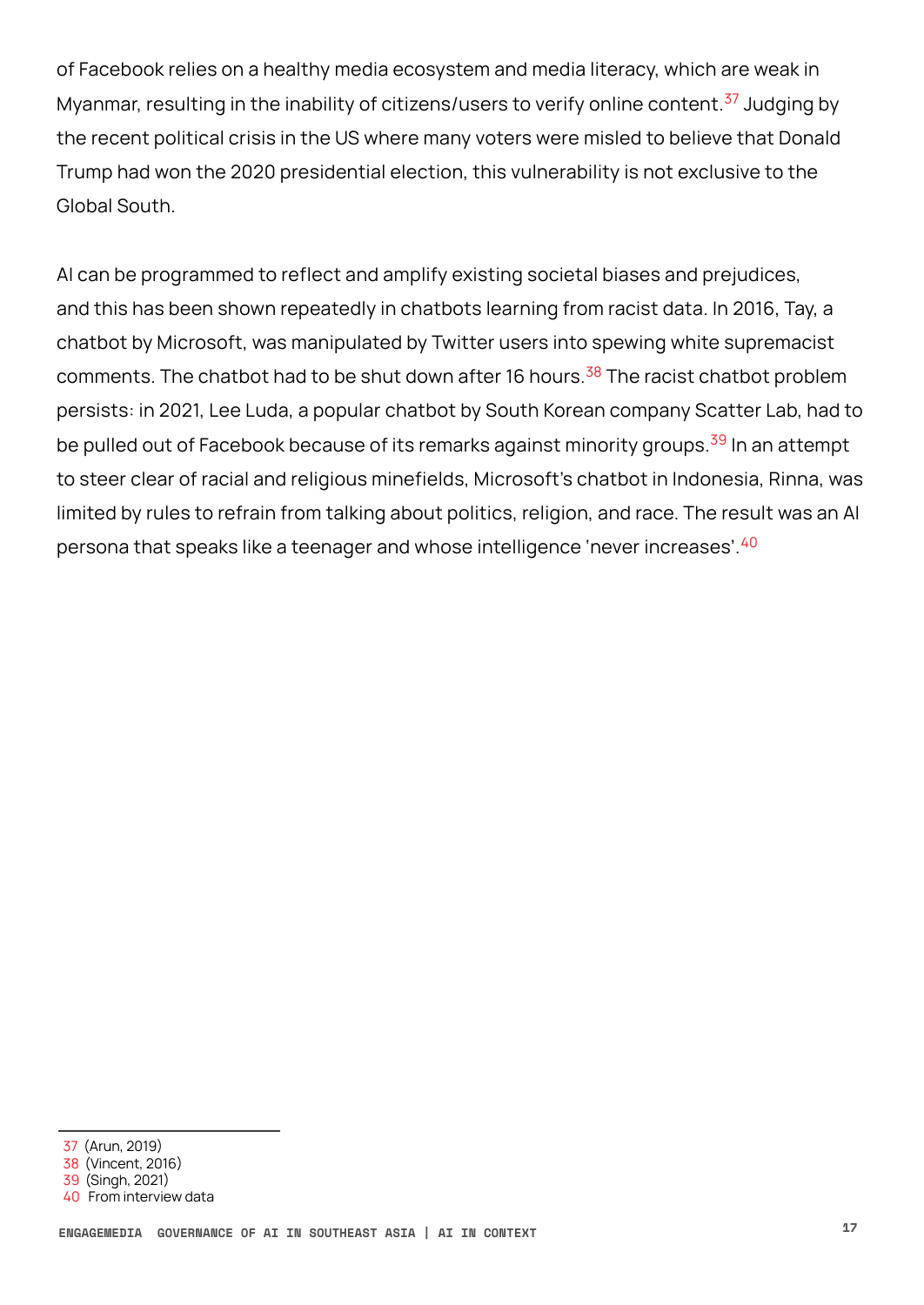## **III. AI GOVERNANCE**

## **3.1 Governance in Southeast Asia**

What is AI governance? To concretise our understanding, we can draw from a set of questions proposed in a paper by the World Economic Forum,  $41$  which provides us with an orientation of different angles to consider AI governance from, such as the parties which are making the rules of the game, the types of technologies affected, and the ways in which the development and deployment of the technologies can be guided (see Table 4).

Effective AI governance is not one-size-fits-all, but is heavily contextual depending on the social and technological systems that they are applied to, as well as the complex interactions between them. As can be appreciated from the dimensions outlined in Table 4, the processes of rule-making and norm-making are grounded in existing power dynamics, local cultures, and institutional frameworks through which collective decisions are made and carried out.

<sup>41 (</sup>World Economic Forum, 2019)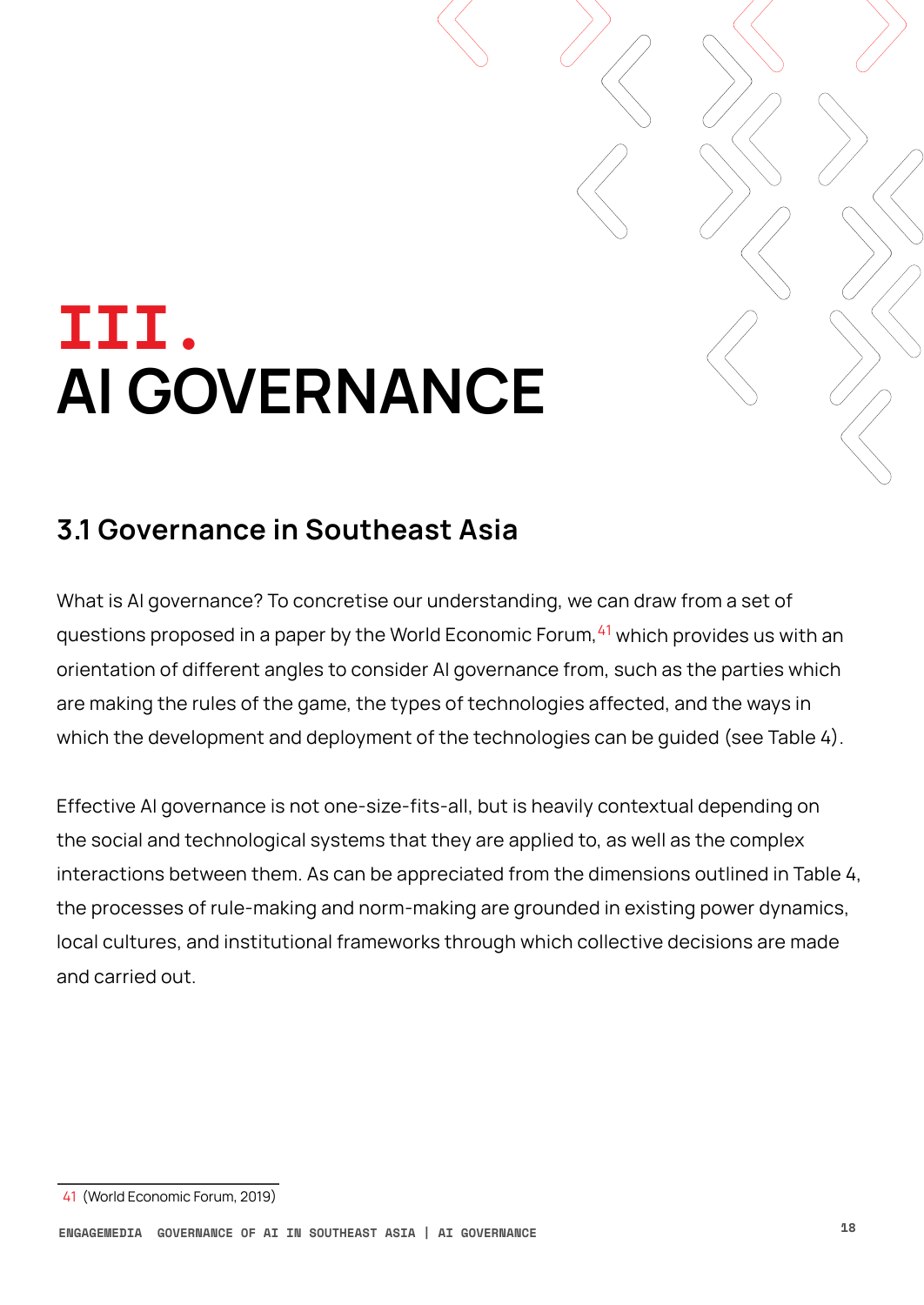| Question                                                                          | Boils down to                                                                                   | Elaboration                                                                                                                                                                                                                                                                                                                                                                                                                                                                                                                |
|-----------------------------------------------------------------------------------|-------------------------------------------------------------------------------------------------|----------------------------------------------------------------------------------------------------------------------------------------------------------------------------------------------------------------------------------------------------------------------------------------------------------------------------------------------------------------------------------------------------------------------------------------------------------------------------------------------------------------------------|
| Who is responsible<br>for, or doing, the<br>governing?                            | Public and private sector<br>governance mechanisms,<br>with participation from civil<br>society | The three main forces in creating rules, norms, and<br>incentives are governments, the private sector, and<br>civil society. While civil society provides pressure<br>and collaboration in the creation of governance<br>mechanisms, governments and the industry usually<br>have a much stronger role - governments provide legal<br>and regulatory instruments, while the industry can<br>have a strong role in creating standards. Usually there<br>is a mix of public and private sectors in technology<br>governance. |
| What set of<br>technologies are<br>implicated?                                    | Cross-cutting and<br>technology specific<br>technologies                                        | Governance can focus on specific technologies (such<br>as standards for driverless cars) or cut across different<br>technologies with overarching rules and principles<br>(such as rules for environmental sustainability, privacy<br>and data-sharing standards, etc.)                                                                                                                                                                                                                                                    |
| In what ways<br>are governance<br>approaches<br>aligned?                          | Vertically integrated or<br>horizontally integrated<br>technology governance                    | Vertical integration ensures that different layers of<br>decision-makers at the local, national, regional, and<br>global levels are coherent. Horizontal integration<br>looks at policy alignment across ministries, sectors,<br>or jurisdictions to make sure that governance<br>mechanisms do not conflict with each other.                                                                                                                                                                                              |
| When does<br>governance<br>occur?                                                 | Ex-ante and ex-post<br>technology governance                                                    | This refers to the point in the lifecycle of a technology<br>or its application that the governance measure is in<br>place. Ex-ante governance seeks to prevent or avoid<br>risks by influencing behaviour before the technology is<br>applied (e.g., risk analysis, the use of the precautionary<br>principle), while ex-post governance manages risks<br>after they arise (e.g., product liability).                                                                                                                     |
| What mechanisms<br>incentivise or<br>drive collaboration<br>around<br>governance? | Hierarchy, networks,<br>negotiation, competition,<br>and cooperation                            | These are useful models to think about governance<br>mechanisms, whether in terms of hierarchy (e.g.,<br>top-down rules by the government), competition<br>(e.g., companies competing in markets), networks<br>(non-hierarchical modes of coordination constituted<br>by mutual resource dependencies and/or informal<br>norms of equality among actors involved), negotiation<br>(managing interests and building consensus among<br>different actors), and cooperation (coordination and<br>voluntarism).                |

## Table 4: Perspectives in technology governance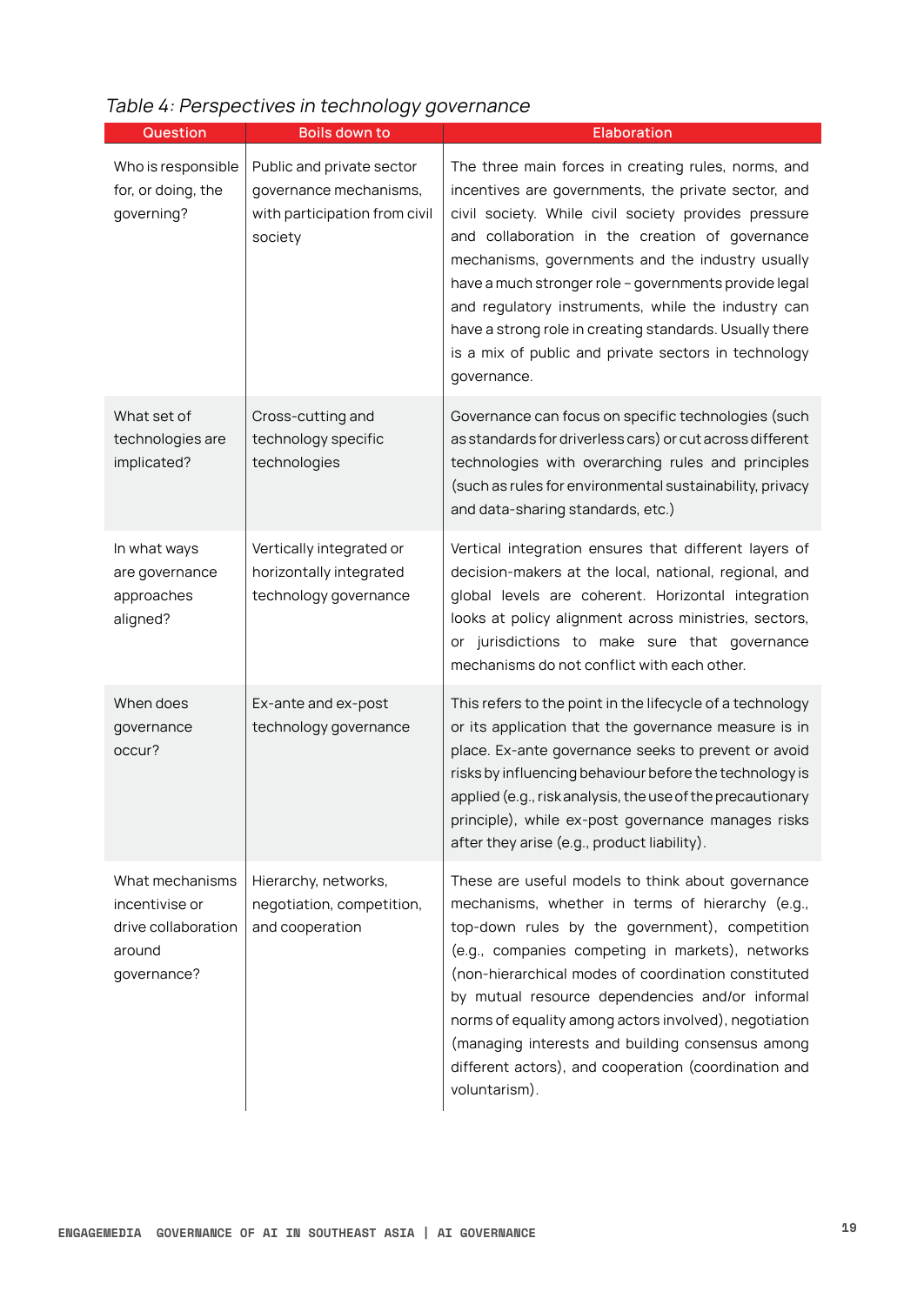

Figure 1. A layered model for AI governance

## **3.2 Unpacking AI governance**

We used the Layered Model for AI Governance by Urs Gasser and Virgilio Almeida<sup>42</sup> (see Figure 1) as a framework for discussing AI governance during interviews for data collection. In the framework, Gasser and Almeida separate AI governance into distinct layers between AI systems and society. Closest to the AI systems is the technical layer, with data governance, algorithmic accountability, and standards as key components. One level higher is the ethical layer, consisting of ethical principles and criteria that AI applications and systems should adhere to in general. At the highest level, the social and legal layer addresses institutions and regulations for 'mature AI applications'. The scholars suggest that governance considerations at the technical layer can come in the immediate future, followed by the ethical layer in the midterm, and the social and legal layer in the longer term.

The Layered Model was chosen because it provides a modular breakdown of different components of AI governance for targeted discussion, and its propositions form a good base for interrogating the underlying assumptions and value judgments that come with governing sociotechnical systems. During the interviews, respondents were asked to comment on the model from the standpoint of Southeast Asia and to highlight possible

**20 ENGAGEMEDIA GOVERNANCE OF AI IN SOUTHEAST ASIA | AI GOVERNANCE**

<sup>42 (</sup>Gasser & Almeida, 2017)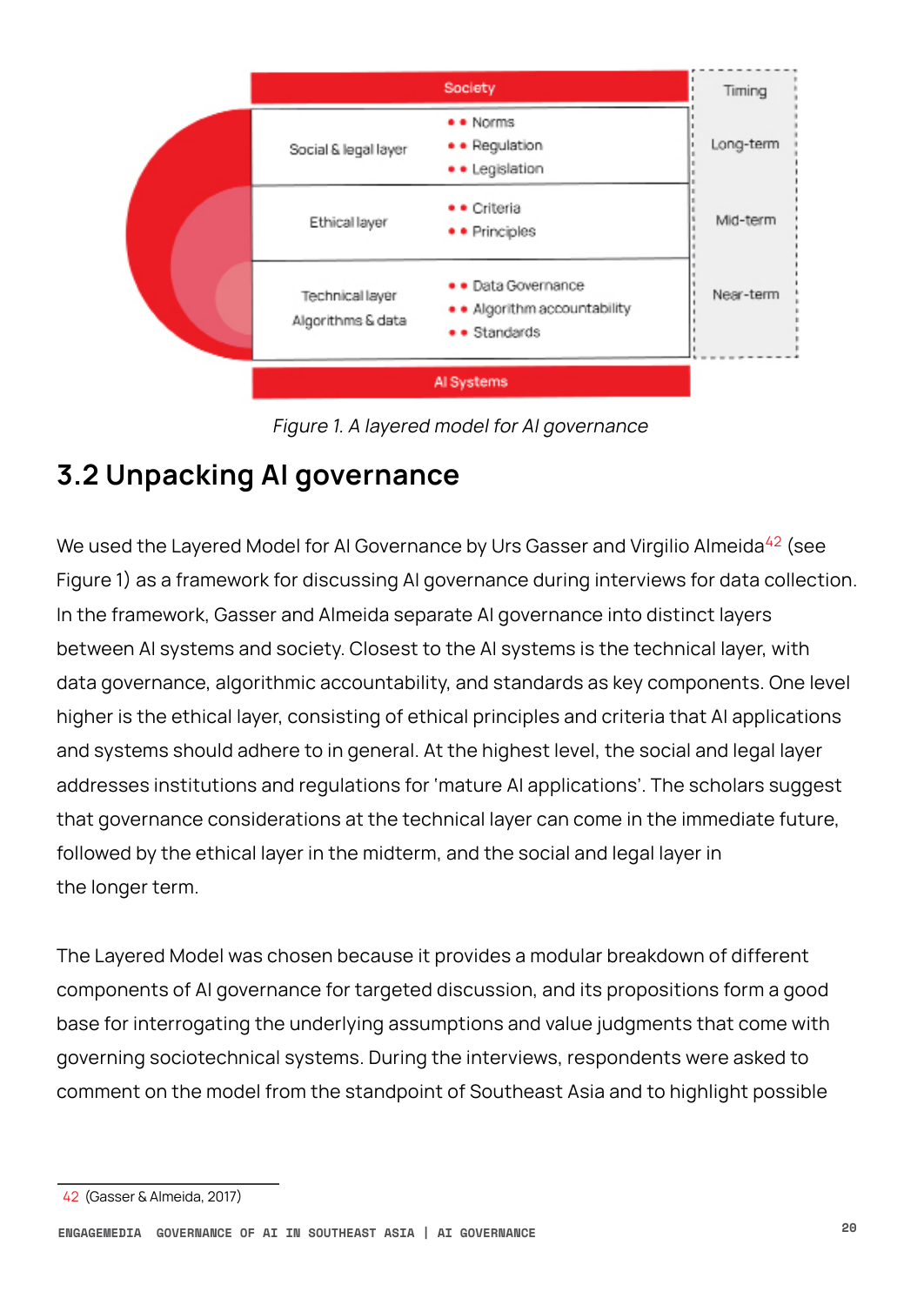opportunities and challenges from the technical, ethical, and social and legal angles of AI governance.

Respondents raised two main concerns in using the Layered Model as a base for framing the analysis of AI governance in the Southeast Asian context. Firstly, some pushed back against the layered approach, arguing that the integration and intersectionality of the different aspects are crucial and it is where the main challenges lie. The second point of contention that arose from discussions is the timeline proposed in the Layered Model, or when governance measures should be put in place for individual components. In particular, the proposal to begin with the technological layer in the near term and leave the social and legal layer until a later time was heavily contested. The implicit assumption of industrial self-regulation, where ethical criteria, social norms, and legal frameworks come after the technology is developed and deployed, was questioned by some experts, even though others argued that the industry was better placed to regulate themselves.

It has been suggested that the Layered Model for AI Governance reflects the current practice in the field.<sup>43</sup> Governance at the legal and social layer happens much slower than the rapid pace of industrial innovation, and the private sector often leads the way in developing standards and best practices. The burgeoning field of AI ethics indicates the separation of ethics into its own layer, where it is neither supported by robust legislation nor adequately put into practice by engineers.<sup>44</sup> The layers, if seen as communities of interest (such as the policy and legal community, ethicists, and technologists), do tend to congregate in their respective silos, having their own conversations and debates, while not engaging with others beyond their field.

Given that AI governance in the region is at a nascent stage, as is the adoption of new AI technologies, there is still room to reshape the existing practices of AI governance to suit the needs of the region. Keeping in mind the respondents' critiques, we will explore each aspect of AI governance briefly and then consider them in an integrated manner in terms of challenges and opportunities, relating them with the situation in Southeast Asia. The suggested timing for governance of different aspects of the Model will be omitted in the following discussion, assuming instead that each governance aspect

<sup>43</sup> From interview data

<sup>44 (</sup>Hagendorff, 2020)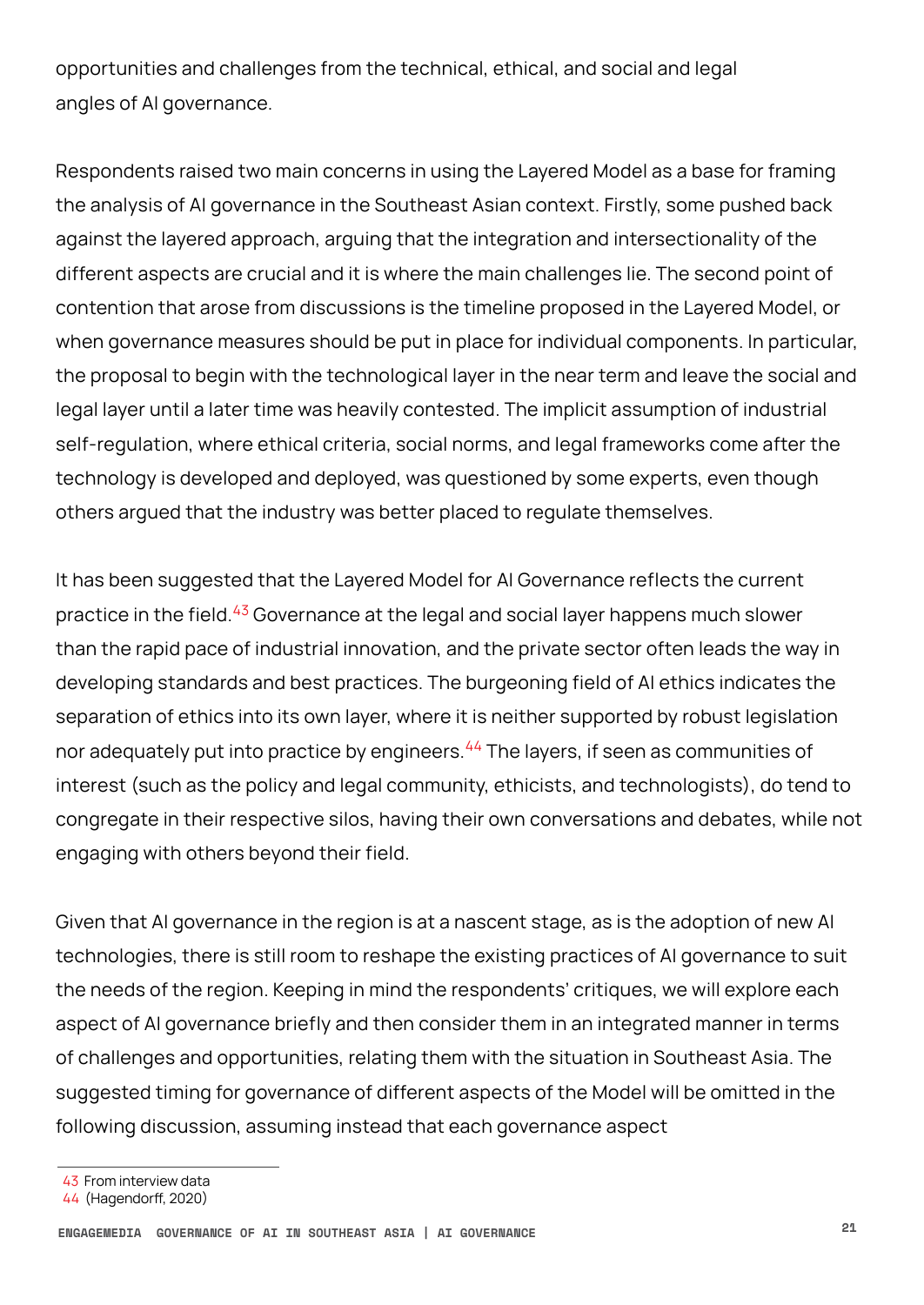holds equal importance in urgency.

#### **The technical aspect**

Gasser and Almeida outline data governance, algorithmic accountability, and standards as the main areas of AI governance from a technical point of view. Proper data governance includes ensuring that data used to train AI systems is updated and secure, and that it can be viewed at a macro level (such as regulating data protection and cross-border data flows), or at a micro level of organisational policies for effective data management. Algorithmic accountability focuses on the algorithms behind machine-generated algorithms, making sure that they result in fair, accountable, and transparent systems, among other criteria. Together, data governance and algorithmic accountability are important to control for AI bias and AI safety in general.

Rules on data governance and algorithmic accountability make their way into standards, or 'quides for behaviour and for judging behaviour'.<sup>45</sup> These are formed at international and national levels as well as in the private sector, where the conventions become de facto or de jure ways forward in AI development. In terms of international standards, the International Organisation for Standardisation (ISO) and the Institute of Electrical and Electronics Engineers (IEEE) are the main institutional bodies that coordinate work on AI standards. ISO standards have had success in being mandated in government regulation globally, but ongoing efforts on AI are few and preliminary; IEEE standards are not stateenforced but their work on AI is more varied and specific.<sup>46</sup> While countries producing AI technologies may set standards at a national level, it is in their interest to push at the international level for standards that align most closely to their national standards and priorities.

Most Southeast Asian countries are absent in standards-setting forums because of the low level of local production and manufacturing in terms of AI or AI-enabled technologies. Work on algorithmic accountability at a national level appears to be rare. Some governments have attempted to approach the problem of data governance by providing frameworks at a national level; at the regional level, there is the ASEAN Framework on Digital Data

**22 ENGAGEMEDIA GOVERNANCE OF AI IN SOUTHEAST ASIA | AI GOVERNANCE**

<sup>45 (</sup>Cihon, 2019)

<sup>46</sup> ibid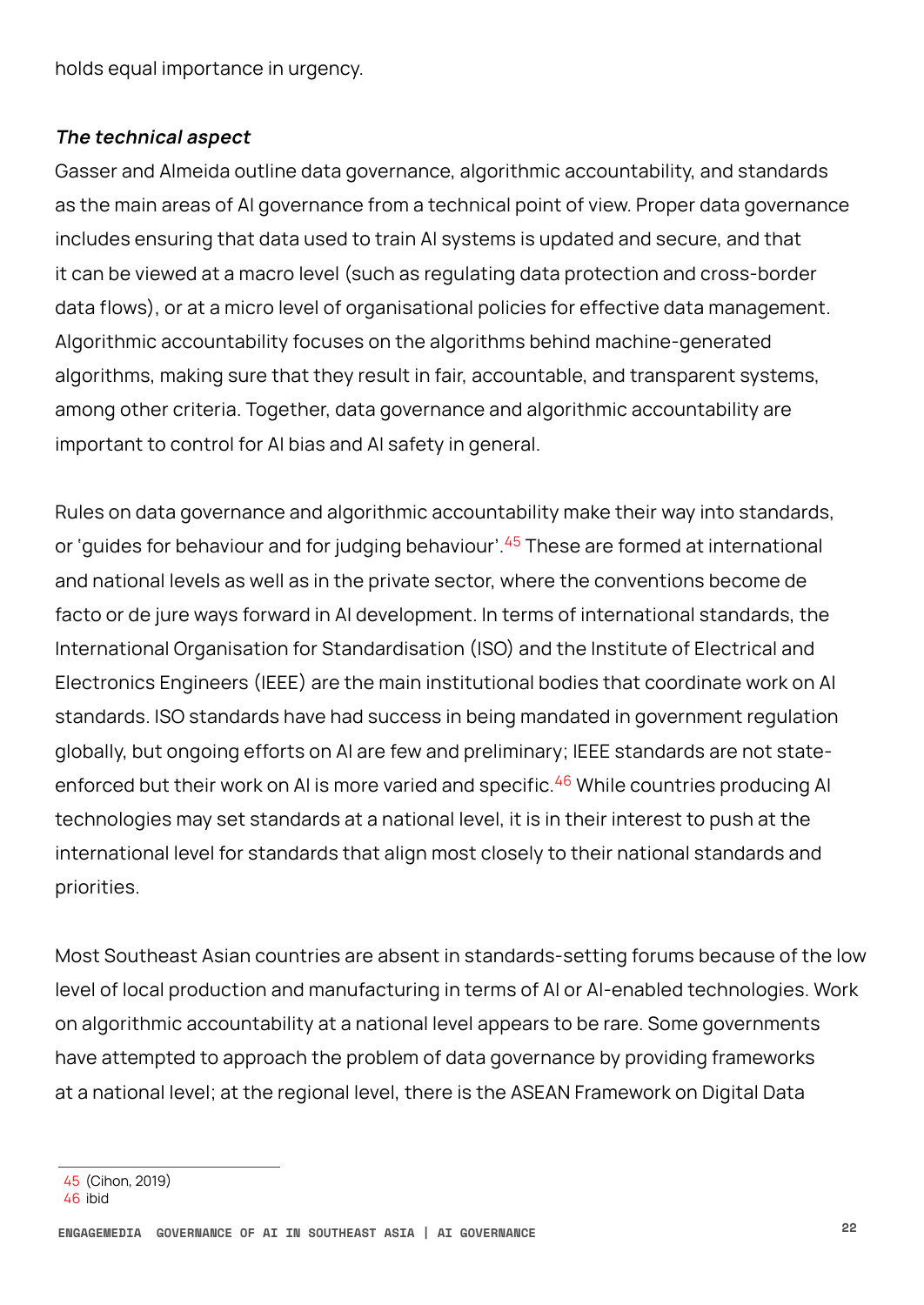Governance. However, in practice, some big companies within the region build their own data governance structure and use it as a foundation for data sharing with their partners or contractors, creating a partnership trust ecosystem. This facilitates data governance across the organisation's supply chain in different industries, with the organisation as the heart, to standardise protections and other procedures.<sup>47</sup>

#### **The ethical aspect**

The field of AI ethics has gained significant interest in recent years as governments, corporations, and other actors within the field debate and decide on what constitutes ethical AI development and use. Many have released ethical AI principles and guidelines, and a study on 84 such documents found that the five most commonly raised AI ethical principles are transparency, justice and fairness, non-maleficence, responsibility, and privacy.<sup>48</sup> These efforts at solidifying ethical thinking for AI are not legally binding, but are important as signposts to shape policymaking and governance. In Southeast Asia, countries such as Thailand and Singapore have AI ethics initiatives at the national level, with Thailand's National AI Ethics Guidelines endorsed by its cabinet in December 2020, <sup>49</sup> and Singapore's AI ethics council set up by the Infocomm Media Development Authority (IMDA).<sup>50</sup>

Scholars have pointed out that concerns outlined within dominant AI ethical principles tend to be the most easily operationalised mathematically, with narrow focuses instead of systemic.<sup>51</sup> Further critiques highlight that conversations on AI ethics framing these principles usually happen within small and privileged elite circles in the Global North, and assume that positive and negative impacts of AI are universally the same across cultures and species, with problems that can be objectively measured and fixed.<sup>52</sup> They also presuppose that potential unethicality lies at the design level of the technology, and not at the business level or at the user level. $53$  From a technical point of view, as pointed out by one of the respondents, programming architecture affects the operationalising of ethical

- 51 (Hagendorff, 2020)
- 52 (Greene et al., 2019)
- 53 ibid

<sup>47</sup> From interview data

<sup>48 (</sup>Jobin et al., 2019) 49 (Sharon, 2020)

<sup>50 (</sup>Tanoto, 2019)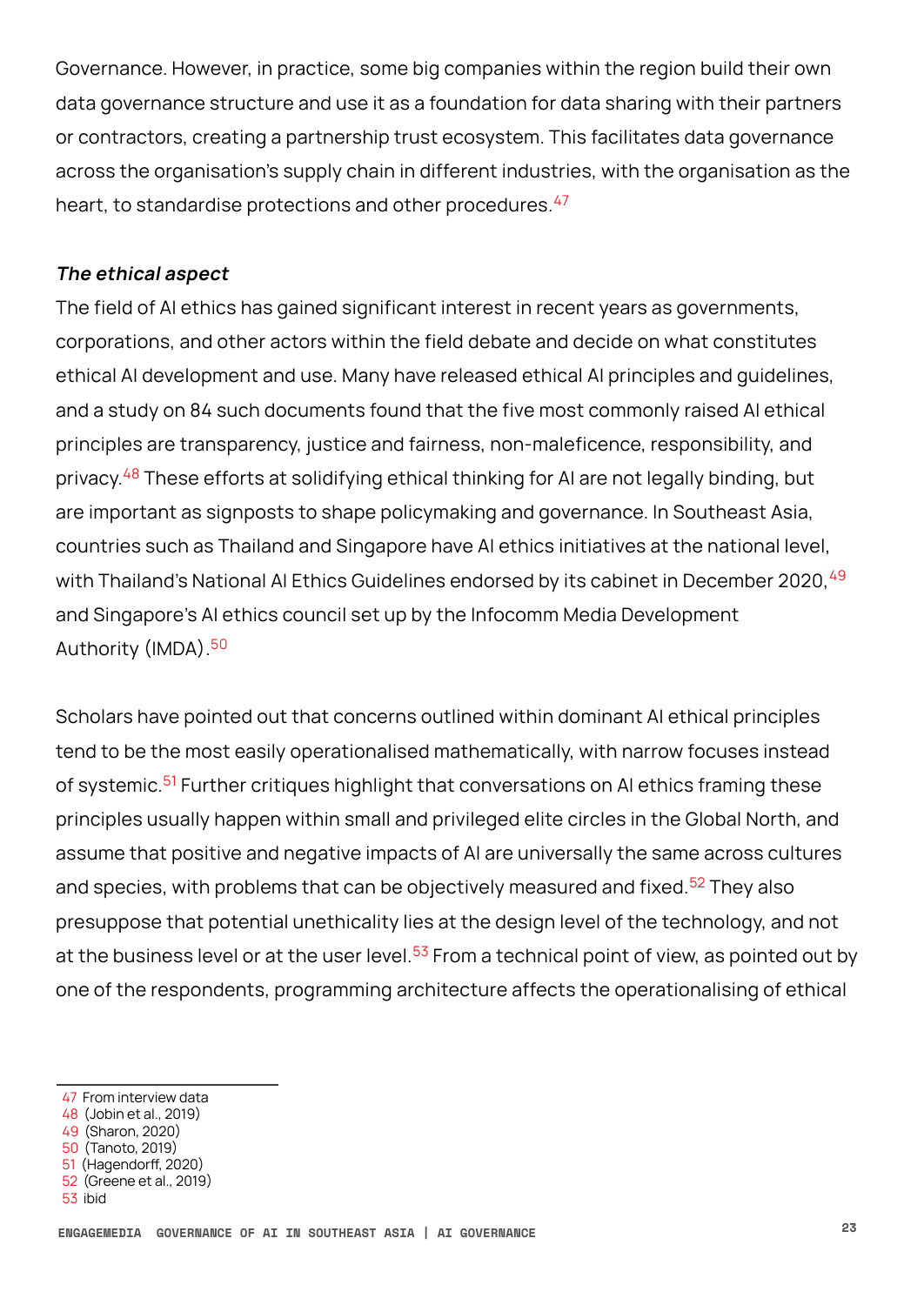principles – for instance, unsupervised machine learning differs from supervised machine learning in that the former is a black box that learns from and amplifies societal bias and existing norms, which makes the implementation of AI ethical principles difficult.<sup>54</sup> Indeed, putting AI ethical guidelines and criteria into practice is challenging. Some have criticised big tech companies for pouring resources into the academic field of AI ethics to influence the framing of problems,<sup>55</sup> ultimately aiming to delay hard regulations through what one of the respondents described as 'the illusion that governance is happening without any governance actually taking place'.<sup>56</sup> Studies from the field have also described ethical guidelines as having an 'almost zero' influence in the practices of software engineers, <sup>57</sup> and that AI practitioners prioritise practical considerations such as customer requirements and project budget limitations over ethical principles that are not backed by legislation.<sup>58</sup> These challenges do not diminish the importance of AI ethics, but indicate that major rethinking and restructuring needs to happen to embed ethics into the technical, social, and legal layers.

#### **The social and legal aspect**

The social and legal aspect of AI governance can be seen as a way of operationalising and consolidating the limitations and capabilities presented at the technical layer and the concerns and dilemmas of AI use at the ethical layer.<sup>59</sup> Lawmakers and members of society debate about how technology can help achieve societal goals and visions, and provide checks and balances to protect against misuse and negative impacts. The regulatory environment includes hard laws, soft laws, technical standards, and even digital literacy; it also spans multiple geographical jurisdictions, sectors, and policy levels. While discussions on issues of geopolitical security, cross-border data flows, national AI strategies, etc. focus on a higher level, we also have to consider regulatory actions on a much more granular level, such as within sectors or at the state or city level where the technologies are applied.

In the context of Southeast Asia, the focus on AI applications in AI governance is especially important because the region mainly uses and imports AI technologies which are built in

57 McNamara et al. (2018) cited by (Hagendorff, 2020)

<sup>54</sup> From interview data

<sup>55 (</sup>Ochigame, 2019)

<sup>56</sup> From interview data

<sup>58 (</sup>Orr & Davis, 2020)

<sup>59</sup> From interview data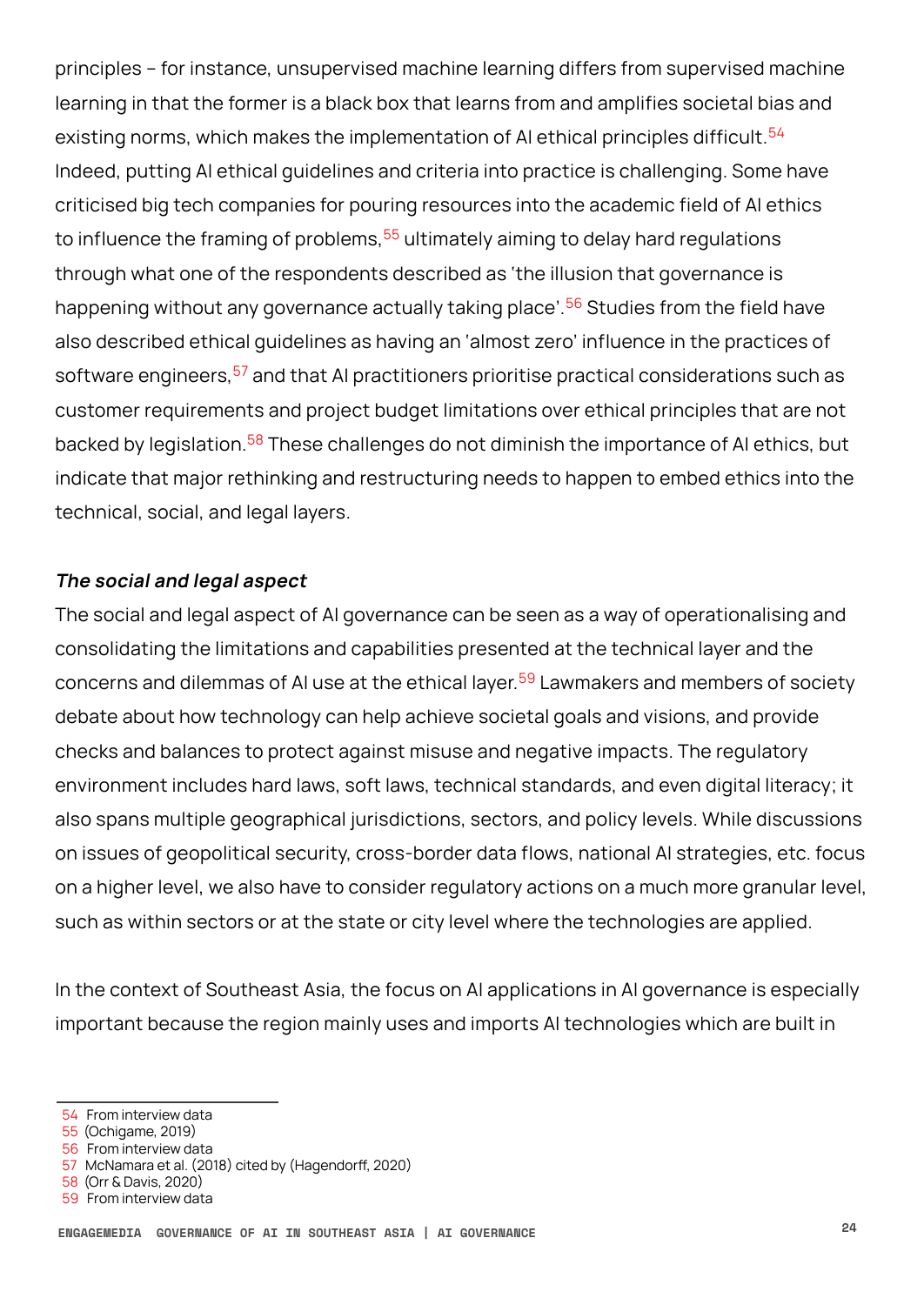other countries. Given these circumstances, countries within the region would find policy controls and incentives implemented at the site of AI application to be most accessible and impactful. However, even at this level, shaping a domestic regulatory environment for AI would be a complex undertaking because overarching regulations on technology would affect other laws, which impinge on the existing rights, privileges, obligations, or responsibilities of stakeholders;<sup>60</sup> different sectors and states/cities would also have their own contexts and specific risks and harms to guard and regulate against.

The social implications of AI go beyond its immediate application, as technological affordances contribute significantly in shaping the way we communicate, think, and live. With the rapid advancements of technology, longer term implications on society are yet unclear and unexplored, even while observers sound alarms on current and near-term social issues. Policymaking and governance on AI implications therefore need to cover a breadth of social and systemic issues across time, considering larger questions such as social cohesion and environmental impacts. For example, the mass displacement of jobs in the future would result in psychological impacts across the working population in Southeast Asia, which is, as a respondent pointed out, less a legal challenge than a social one.<sup>61</sup>

## **3.3 Challenges of governing AI in Southeast Asia**

There are a number of challenges and gaps within the AI governance space in Southeast Asia. The following points are main themes that arose from expert interviews. This list is not exhaustive nor exclusive to the Southeast Asian context, as other regions may also be grappling with similar concerns.

## **Focus of governance is on encouraging adoption and innovation, rather than checks and balances**

Governments and the private sector use the language of progress and modernity to encourage AI development and use, and there is often a sense of urgency in the rush to adopt the newest and latest so as not to lose out on potential benefits and early mover

<sup>60</sup> From interview data

<sup>61</sup> From interview data

**<sup>25</sup> ENGAGEMEDIA GOVERNANCE OF AI IN SOUTHEAST ASIA | AI GOVERNANCE**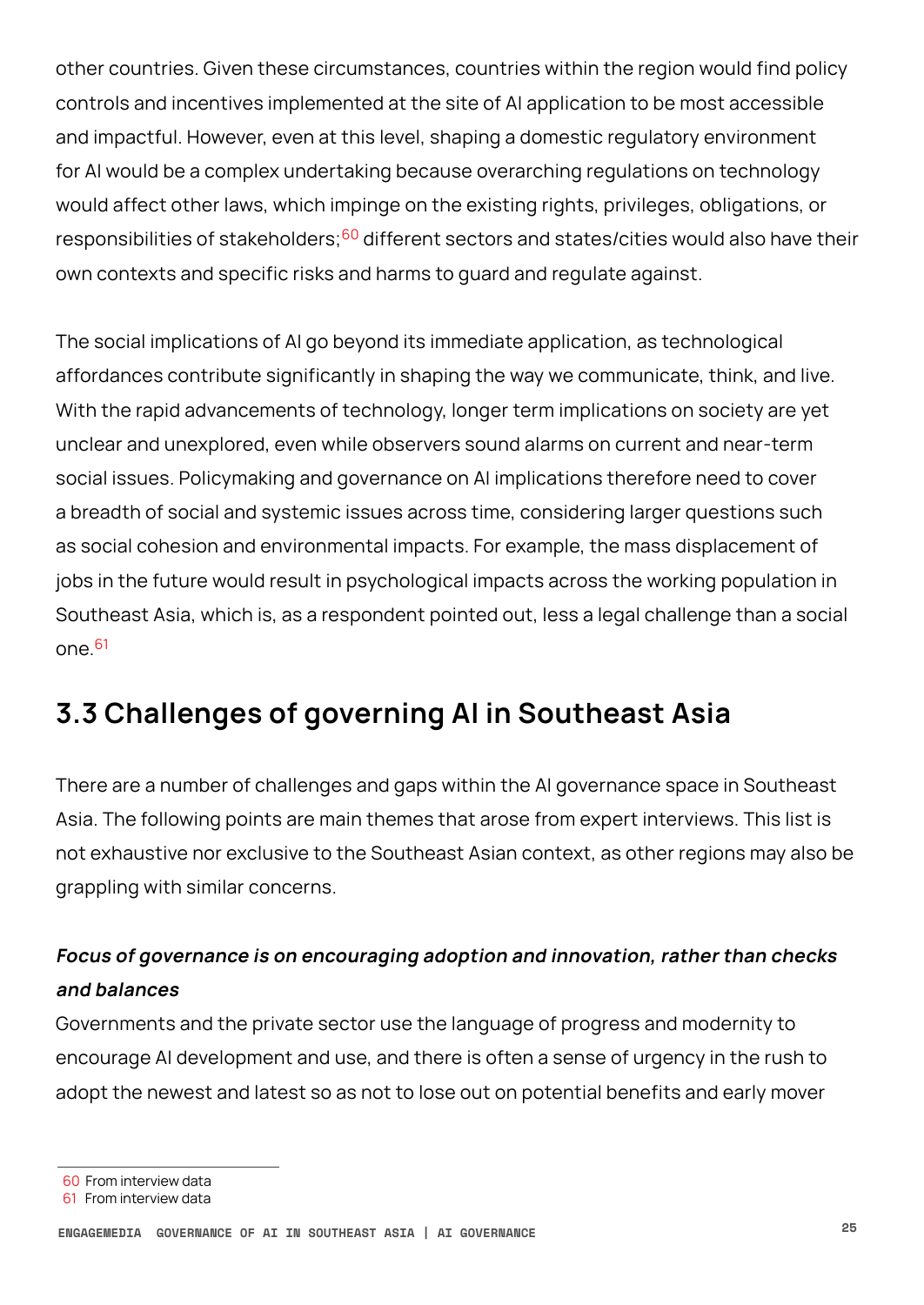advantages. As a result, there is a general eagerness at the policy level to accept and speed up technology adoption, with countries charging ahead with AI strategies and investments, and setting up digital infrastructure. In terms of priorities, the emphasis on technology governance is less on installing checks and balances or monitoring and evaluation, and more on accelerating forward, creating a situation of 'AI exceptionalism' with more relaxed safety standards for AI and fewer regulations for public protection.<sup>62</sup> In practice, there are frictions working against seamless adoption, but they mainly come in the form of bureaucratic hurdles and lack of state capacity, not deliberate actions to create institutional safeguards.

## **Unclear AI use cases impinge on data governance**

One of the respondents who works within the industry noted that a key problem in Southeast Asia is identifying and working towards use cases for AI technologies. With the exception of the finance, telecommunications, and healthcare sectors, Southeast Asian companies in most sectors (such as manufacturing, retail, logistics) are unable to articulate the purpose of collecting the data that they collect because the use case is unclear. Indeed, they may not know what data they are sitting on and how to use it. Indiscriminate collection of data without a purpose poses a challenge towards data governance, data protection, and privacy.<sup>63</sup>

## **International norms need to be adapted for local governance**

Policymaking by governments does not happen in a vacuum, as there is a trickle-down effect when international norm-making such as treaties, trade agreements, or international standards get adopted and adapted at the national level. There is a culture of law-making where laws at the national level are harmonised with international laws and norms; this is also done for practical reasons so companies would already be complying with prevailing rules. This is both an opportunity and a challenge: countries can emulate existing playbooks and learn from the experience of more advanced countries, but adaptations that are not sufficiently tailored to the local settings and culture may expose Southeast Asian countries to AI security risks. Some have also mentioned that governance at a transnational

- 62 From interview data
- 63 From interview data
- 64 From interview data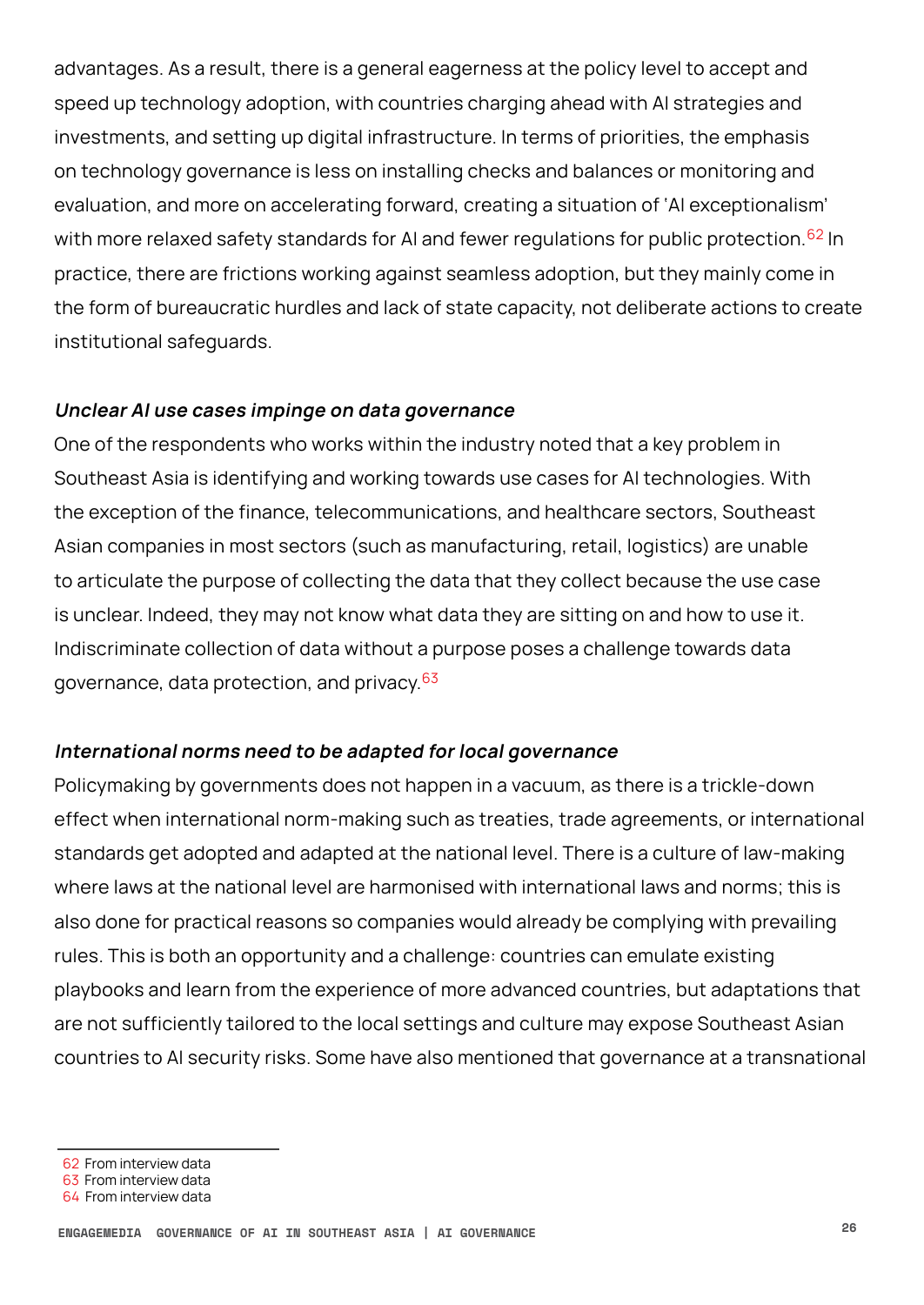level helps to balance out the powers held by individual governments which often grant themselves more power, such as being exempt from data protection frameworks. <sup>64</sup>

## **Southeast Asia is under-represented in international standards-setting**

One oft-mentioned problem within this context is that countries from Southeast Asia are not sufficiently represented in forums for setting international standards. Southeast Asian countries are mostly absent from discussions on AI standards in ISO, with only Singapore in attendance as an observer.  $65$  There are valid reasons for this, as the barriers to entry in these discussions are high, requiring countries to fund trained professionals for sustained engagement on the topic, in locations and time zones (if done remotely) outside the region. Not being major producers of the technologies, Southeast Asian countries do not see the point of investing resources in these avenues. The downside of this lack of participation is that the region loses out on a key aspect of AI governance, particularly in shaping the direction of the technology that it eventually uses.

## **Southeast Asian countries do not have a strong regional voice**

Southeast Asian countries, especially those that are smaller, would benefit from working as a bloc to increase their negotiating power and capacity, as well as build common standards. The Association of Southeast Asian Nations (ASEAN) would be well-positioned to do this; it has worked on regional projects to a certain extent, such as with the ASEAN Smart Cities Network and the ASEAN Framework on Digital Data Governance. However, ASEAN is an inter-state organisation and not a supranational organisation, with a principle of noninterference agreed upon by its 10 member states (not including Timor-Leste). The bloc encounters difficulties in organising a united front in the face of geopolitical tensions<sup>66</sup> or regional issues such as the COVID-19 pandemic, Rohingya crisis, and coup in Myanmar.<sup>67</sup> Indeed, interview respondents did not express high confidence in ASEAN as a strong platform to champion and fight for issues at a regional level, although it was not ruled out entirely.

65 From interview data 66 (Ho, 2020)

<sup>67</sup>  (Al Jazeera, 2020)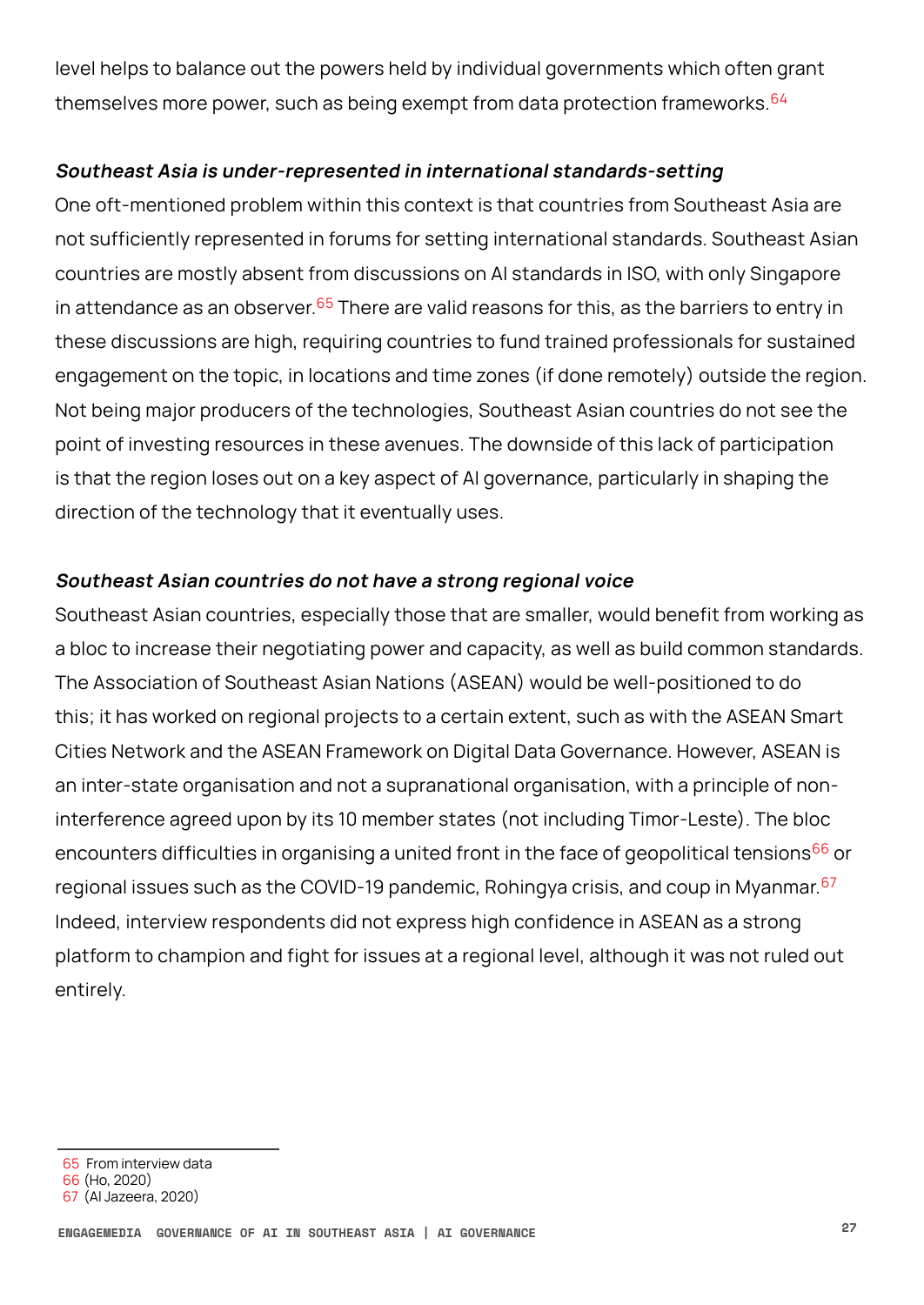## **State capacity to govern AI technologies is low on average**

One of the concerns raised by respondents is the lack of state capacity to adapt and localise some of the legislative frameworks that are coming from the West or from other countries more advanced in AI governance. For example, conversations around data protection within the region are often based on the European GDPR, but most Southeast Asian countries (Singapore being the exception) do not have the institutions to implement or enforce these protections, rendering these conversations irrelevant at best, and dangerous at worst, as citizens are not protected against the harms. It has also been observed that due to low state capacity for AI in Southeast Asia, the private sector has led in the conceptualisation, design, development, and deployment of AI for public services. Resulting implications of this include the prioritisation of the business case instead of public benefits in public projects, and technologies expanding their functionalities and data collection beyond the initial given purpose, without legal constraints.  $68$ 

## **Meaningful public participation in AI governance is difficult**

A respondent pointed out that there are numerous avenues of participation for civil society within different economic sectors, professional settings (such as the technical, ethical, social and legal aspects, as discussed in Section 3.2.) or policy levels (from local to international), but there is a lack of interest from the general public to do so.<sup>69</sup> However, it is important to acknowledge that for meaningful participation to happen, there has to be willingness, coordination, and capacity from both top-down and bottom-up perspectives. From the top-down perspective, governments have shown the tendency to be authoritarian and paternalistic; from the bottom-up perspective, participation in policy processes takes some level of capacity and interest on the part of citizens to understand the technology and the governance processes. The private sector-driven and cross-border nature of AI governance further complicates public participation, as a small number of tech companies control most of the AI technologies in use, but they are not subjected to local policy processes.

<sup>68 (</sup>Marda, 2020)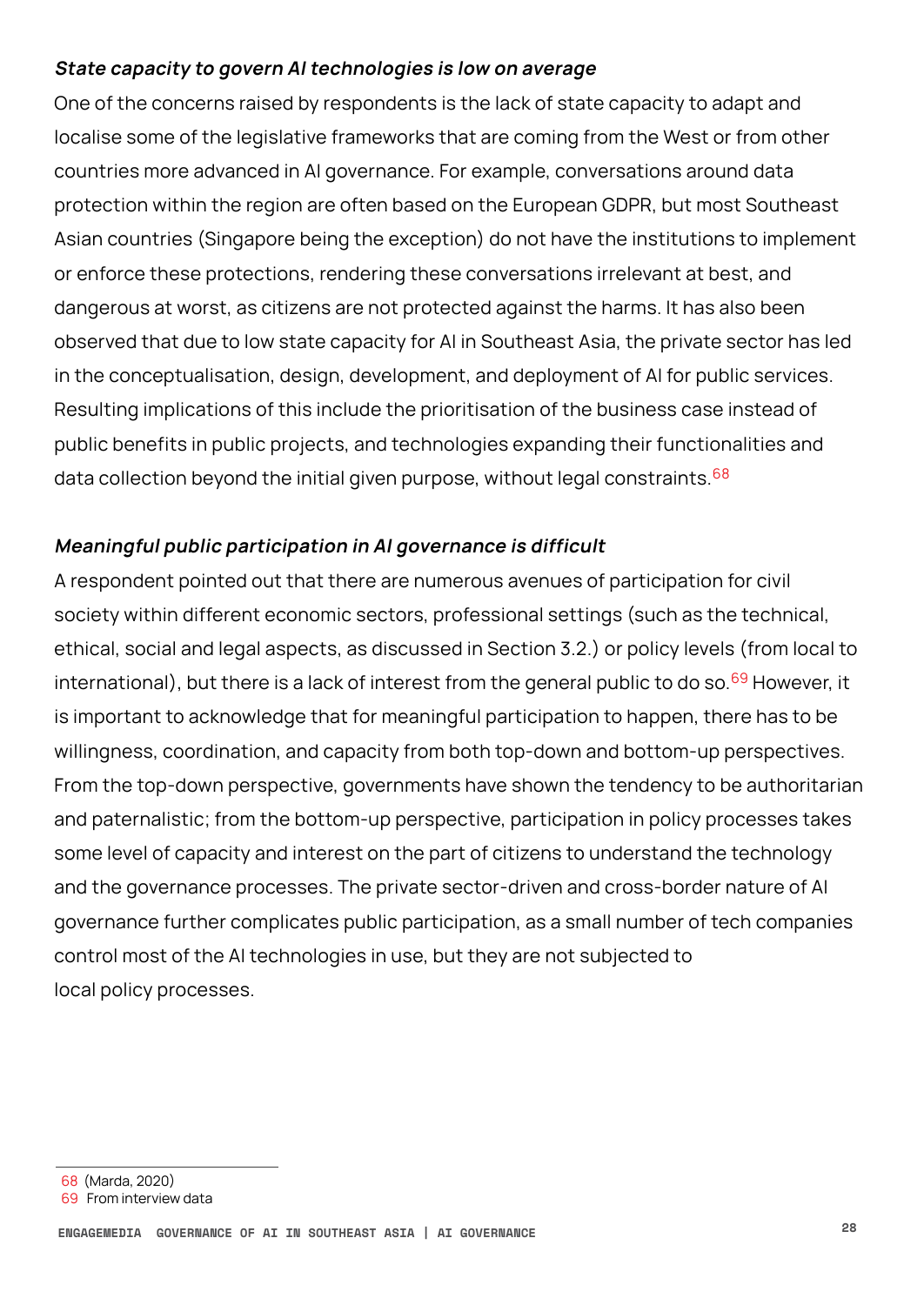## **IV. RECOMMENDATIONS FOR AI GOVERNANCE IN SOUTHEAST ASIA**

## **4.1 General recommendations**

Drawing from expert interviews, the following section provides recommendations on policymaking and advocacy for AI governance in the region.

## **Anchor AI governance in its societal and application contexts**

Situating AI in society (instead of society in AI) will enable civil society to ask and answer fundamental questions such as if the technology is needed, or indeed, wanted, within the context of the norms, values, and realities of a society. Anchoring AI governance in its site of application entails having clear objectives of what the technologies are used for in order to facilitate feasibility and impact analyses, and includes weighing societal benefits and security risks. Larger debates and critiques on social and economic structures would have to inform the adoption of technology; therefore, technological solutions should be considered alongside and complemented by a wider range of other policy mechanisms in order to achieve a better societal outcome. In general, most respondents agree that there should be legal repercussions when rules are not followed. Sectoral variance and use cases would determine whether regulations should be more prescriptive or descriptive (for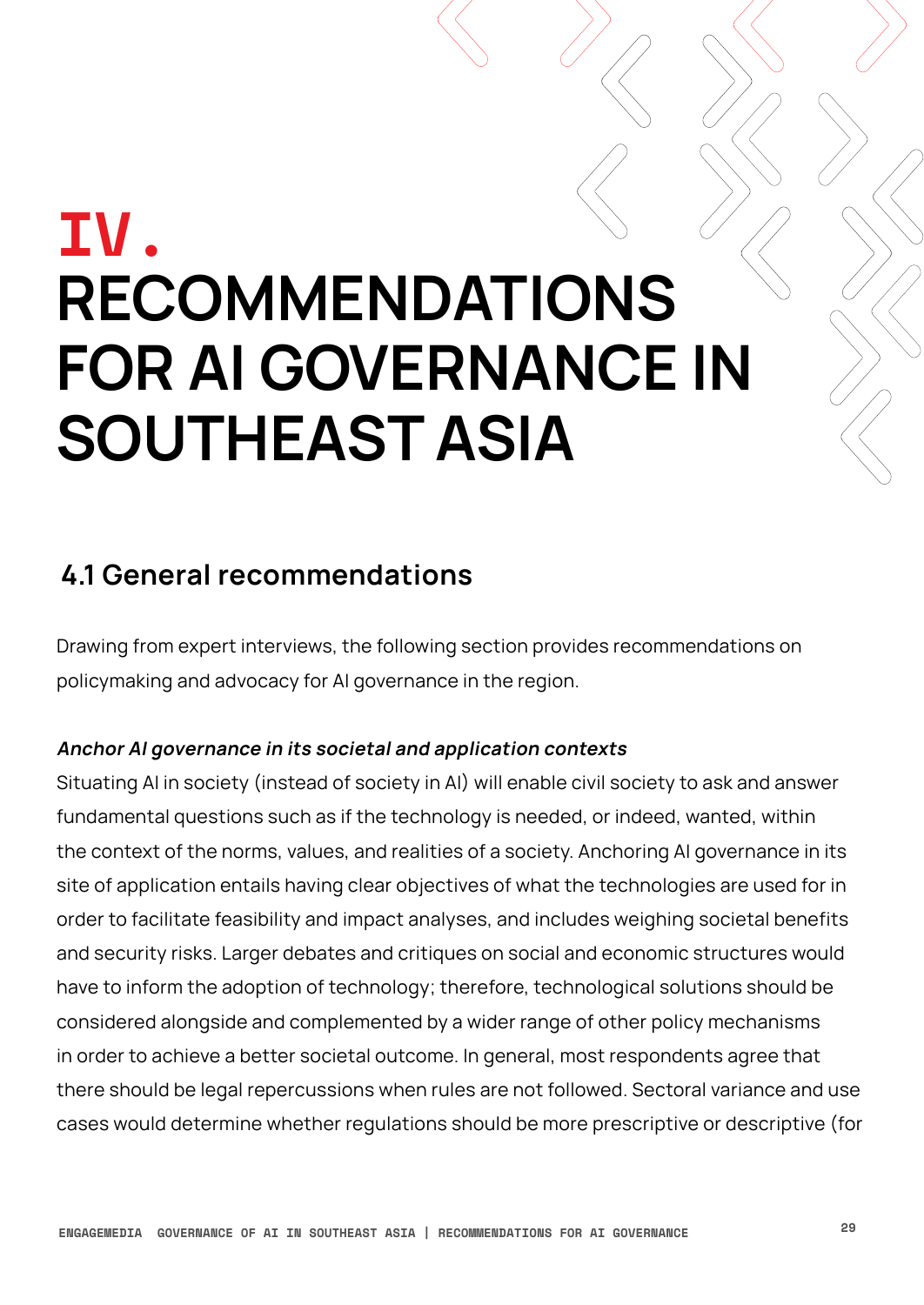instance, there are certain industries such as health and finance that would usually have more stringent regulations).

## **Build constitutionality around AI and data governance**

Building constitutionality<sup>70</sup> around AI and data governance would embed ethical judgments into the foundation of what can and cannot be done with the technology within the context of a given nation or community covered by such a constitution. Such a normative framework for AI and data governance would form the basis of lawmaking on AI technologies within a certain jurisdiction and its existing hierarchy of laws, such as its statutes and legislations, regulations, procedures, guidelines, and so on. The constitutional framework can also be useful in cases when hard regulations are not yet formed – for instance, data protection authorities can deliver judgments based on the framework when receiving complaints of data misuse in grey areas. With that, AI ethics is put into practice and institutionalised, instead of remaining at high-level discussions with little implementation and enforcement. A constitutional approach for AI norm-making would also delineate boundaries between constituencies, respecting the right of nations and local communities to decide on what they stand for, their common vision for the future, and what role technology would play towards that end.

## **Consider multiple levels and sectors of policymaking**

Considering AI governance from different levels and sectors of policymaking allows for a more nuanced approach for strategising interventions. At each policy level, be it local/city, sectoral, national, regional, and international, there are different actors and mechanisms at work in AI governance. The state is not a monolith but consists of several moving parts, with different imperatives and limitations. At a local/city level, AI technologies for smart cities are deployed, and so city planning and town hall meetings are avenues for participation in governance. At a national level, legislations are put in place to protect citizens, and federal governments provide the enabling environment and guidelines for technology adoption. Different sectors would have sector-specific regulations and regulators for data governance and AI use, or professional associations providing licences to practice and codes of conduct. At a regional level, Southeast Asia has a large market of consumers; governments working together as a bloc would be able to achieve better results in forcing

<sup>70</sup> Constitutionality is used here as a wider concept of limiting the power of governments and corporations in order to protect the people.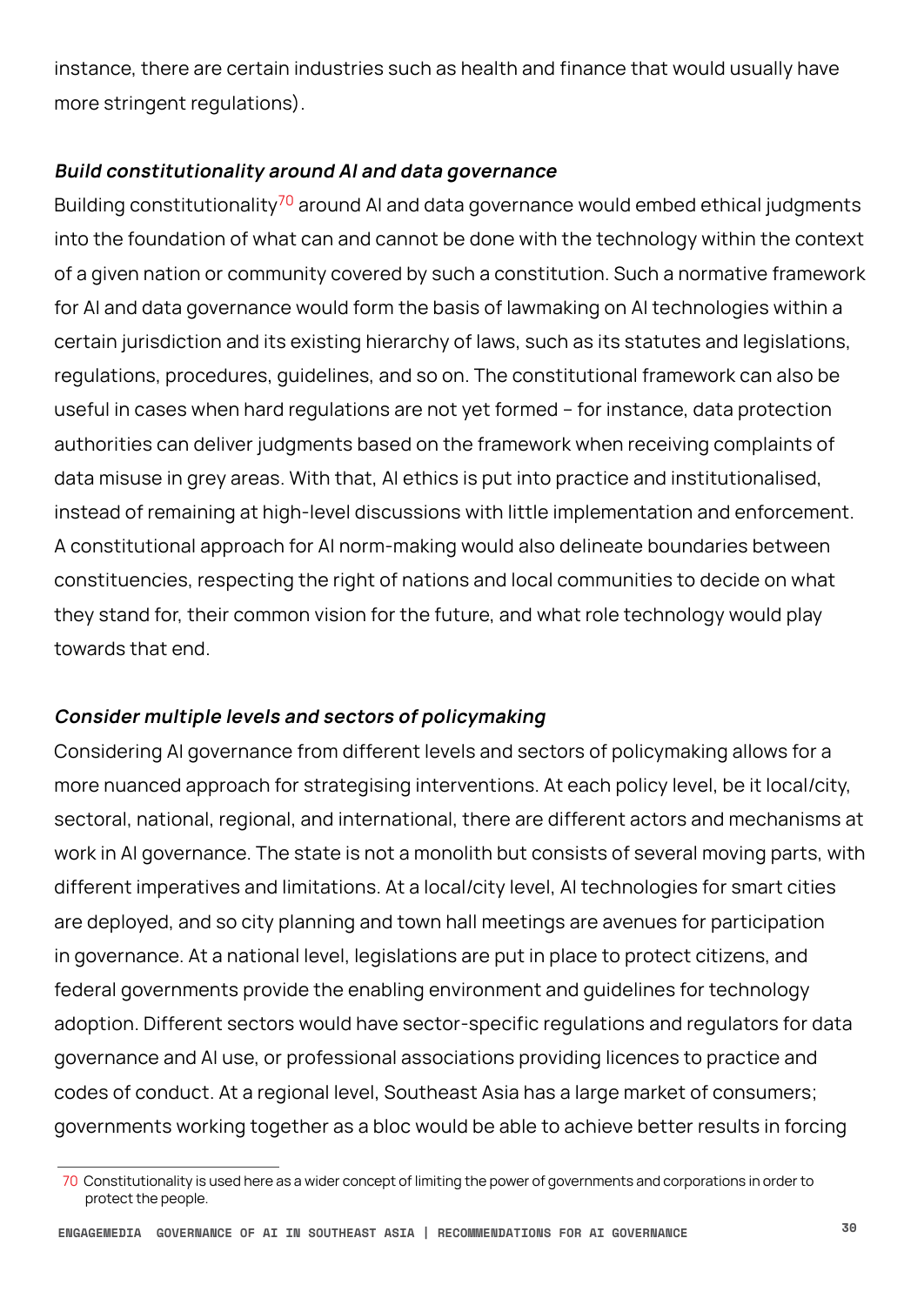compliance in big tech companies. Similarly, the Southeast Asian bloc can also participate in international standards-setting to make sure that the needs and views of the region are translated into technical products.

## **Enable whole-of-society participation in AI governance**

A people-centric AI governance framework implies that governance processes need to seek out and support participation from diverse stakeholder groups. Government agencies need to be involved as regulators and as implementers of AI in public service. Civil society and the academic community are well-placed to identify AI risks and harms, and can also identify social problems that can potentially benefit from AI application. The private sector needs to be engaged – in particular, the technology sector because they have the technical expertise to inform AI governance, as well as small and mediumsized enterprises (SMEs), which form the majority of business owners in Southeast Asia and which are well-positioned to articulate challenges in compliance with data and AI governance, so that regulatory processes can cater to their needs. To enable meaningful participation, a fundamental requirement is to overcome information deficits, so that laypeople and stakeholder groups understand the implications and risks of AI technology. The responsibility for transparency and public awareness lies with the technology provider and promoter, who should 'explain the decisions and not the math'.<sup>71</sup> Digital literacy also needs to be cultivated, to equip the public with adequate knowledge to protect themselves against the potential harms of AI, and to have societal conversations on the direction of AI governance.

## **Consider existing laws, regulatory frameworks, and processes that may be used for AI governance**

Some respondents point out that there are existing laws, institutional frameworks and processes that already work to protect against many of the harms posed by AI technologies; more work has to be done to understand and apply the existing structures to the context of AI governance instead of building AI regulatory frameworks from scratch. Some potential vehicles for norm-making and rules-setting for AI technologies that have been suggested by the respondents include the following: trade agreements (in the area of digital trade); public procurement criteria and processes; consumer protection and

<sup>71</sup> From interview data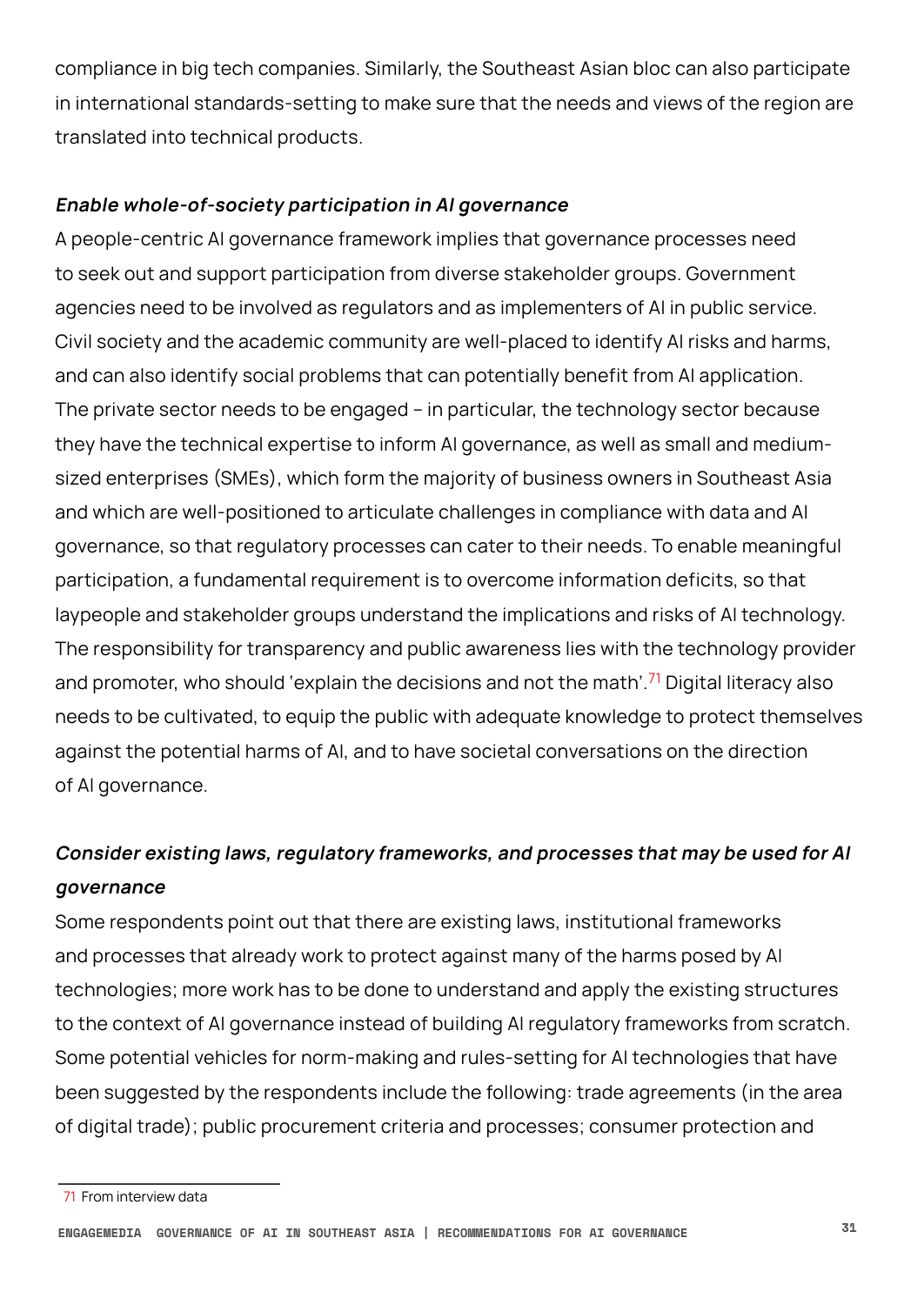rights; intellectual property law; business and human rights; antitrust and competition policy; corporate governance and board accountability; and digital tax frameworks, among others. As these areas can be fairly specialised and technical, a multidisciplinary and crossdisciplinary approach would greatly benefit AI governance, with professionals who are 'a bit of a crossbreed',<sup>72</sup> who are familiar in both technology and policy areas involved in the process.

## **Focus on data governance to reduce AI harms and increase AI benefits**

Data governance is one of the important pillars of AI governance, which is critical to reduce AI security risks and harms for countries in Southeast Asia. Some recommendations on data governance policies are to go beyond personal data to cover more types of data such as community data, and ensure that such data is owned and controlled by the community itself for economic self-determination and to minimise the risk of data colonisation. At the same time, data protection frameworks should move beyond the paradigm of data privacy at an individual level based on consent, to mechanisms that recognise that privacy is networked, and that the obtained consent is not valid when users are barred from accessing services when they do not give their consent. Other recommendations on data governance raised by respondents include pushing the private sector to open up their datasets to a pool of open training data as a common resource, and to focus on maintaining data integrity as an extension of AI safety.

## **4.2 Recommendations for civil society**

Including civil society is important in ensuring safe and beneficial AI. A coordinated and holistic approach is needed to integrate civil society into AI governance processes in a way that is equitable and not tokenising. This section provides recommendations on potential roles that civil society organisations can play in AI governance, and possible ways forward for strategic participation.

## **Increase awareness and participation of civil society in AI governance**

Most of the digital rights activism and advocacy in Southeast Asia centre on the translation

<sup>72</sup> From interview data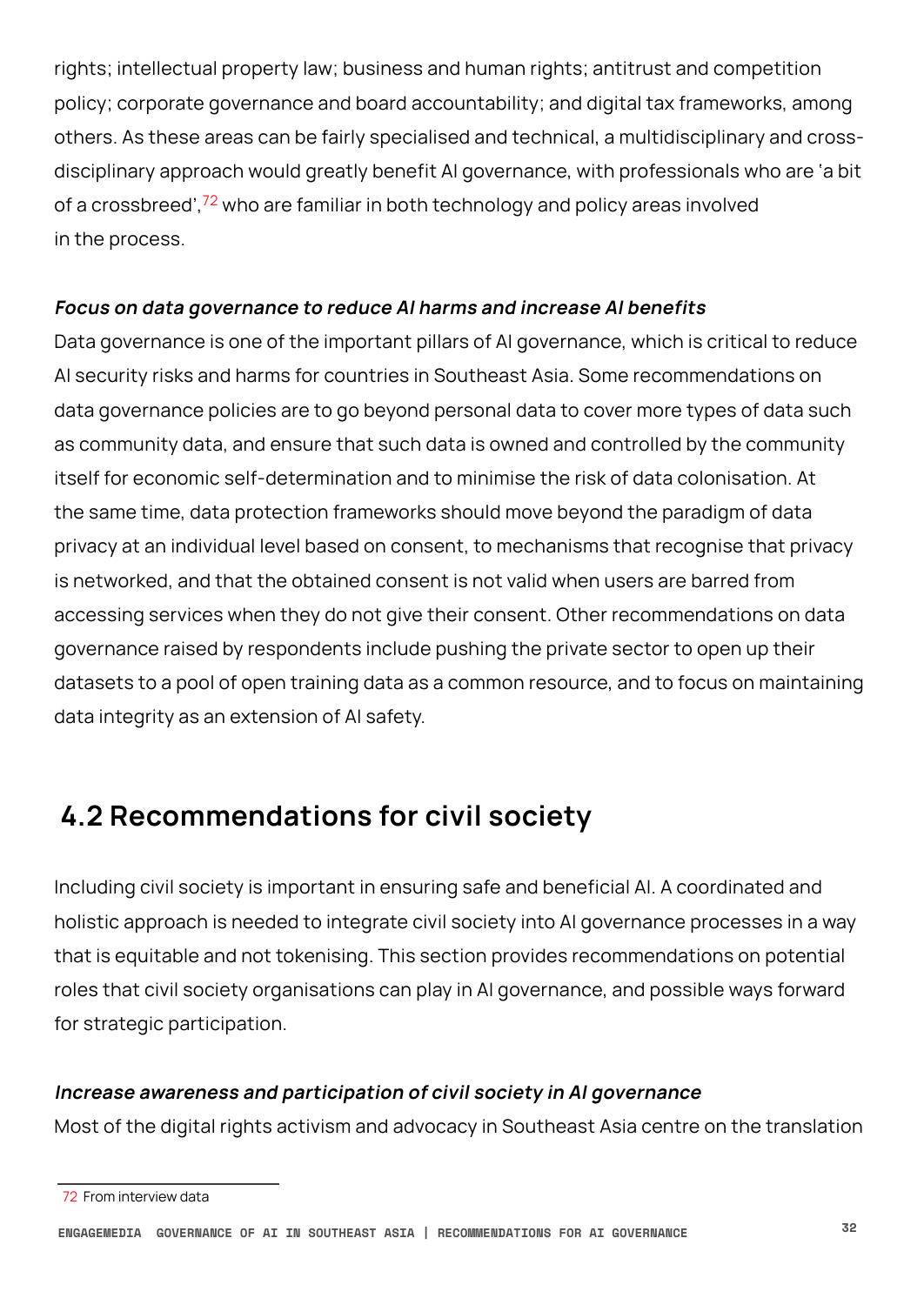of conventional human rights in the digital space, such as freedom of expression online and safety against online gender-based violence and cyberbullying.<sup>73</sup> The level of understanding on the implications of automated decision-making systems and other AI-powered technologies is slowly increasing, but remains low. Work on AI and data governance is therefore rare, and civil society organisations in the region generally have fewer resources and greater competing priorities than engaging with complex technical issues that fall outside their core functions. An important way forward is to increase the awareness of civil society on significant impacts of AI on human rights and communities, and to relate these impacts to their existing areas of work – including its relevance to their core functions – to make a case for participation. Similarly, civil society organisations can increase public awareness by explaining the issues to the layman, so that AI security risks can enter mainstream political and social debates and inspire more activism and advocacy.

## **Build capacity to engage in AI governance**

Different types of capacities are needed to engage in AI governance. The first is the understanding of the technologies themselves and the potential implications. Besides training workshops, a respondent suggested that participation in or engagement with AI interest groups such as AI Big Data Association (Asosiasi Big Data AI, ABDI) in Indonesia or the equivalent in other countries would enable interested parties to learn more from tech professionals and advocates. Some of these interest groups are also very active in engaging with governments and thus can be valuable allies in AI governance. The second area of capacity-building is related to the relevant AI governance processes to engage in, and how to strategise in building coalitions and coordinating advocacy across local, national, regional, and international levels. Some examples of organisations that are working on this angle of capacity-building for civil society include Global Partners Digital, Access Now, ARTICLE 19, Privacy International, and the Association for Progressive Communications.

## **Form strategic networks and collaborations**

Civil society organisations (CSOs) operate at many levels – from grassroots to international policy – and across different sectors, interest areas and localities. They are therefore well-positioned to form alliances within and outside civil society. Networking within civil

<sup>73 (</sup>Tan, 2019)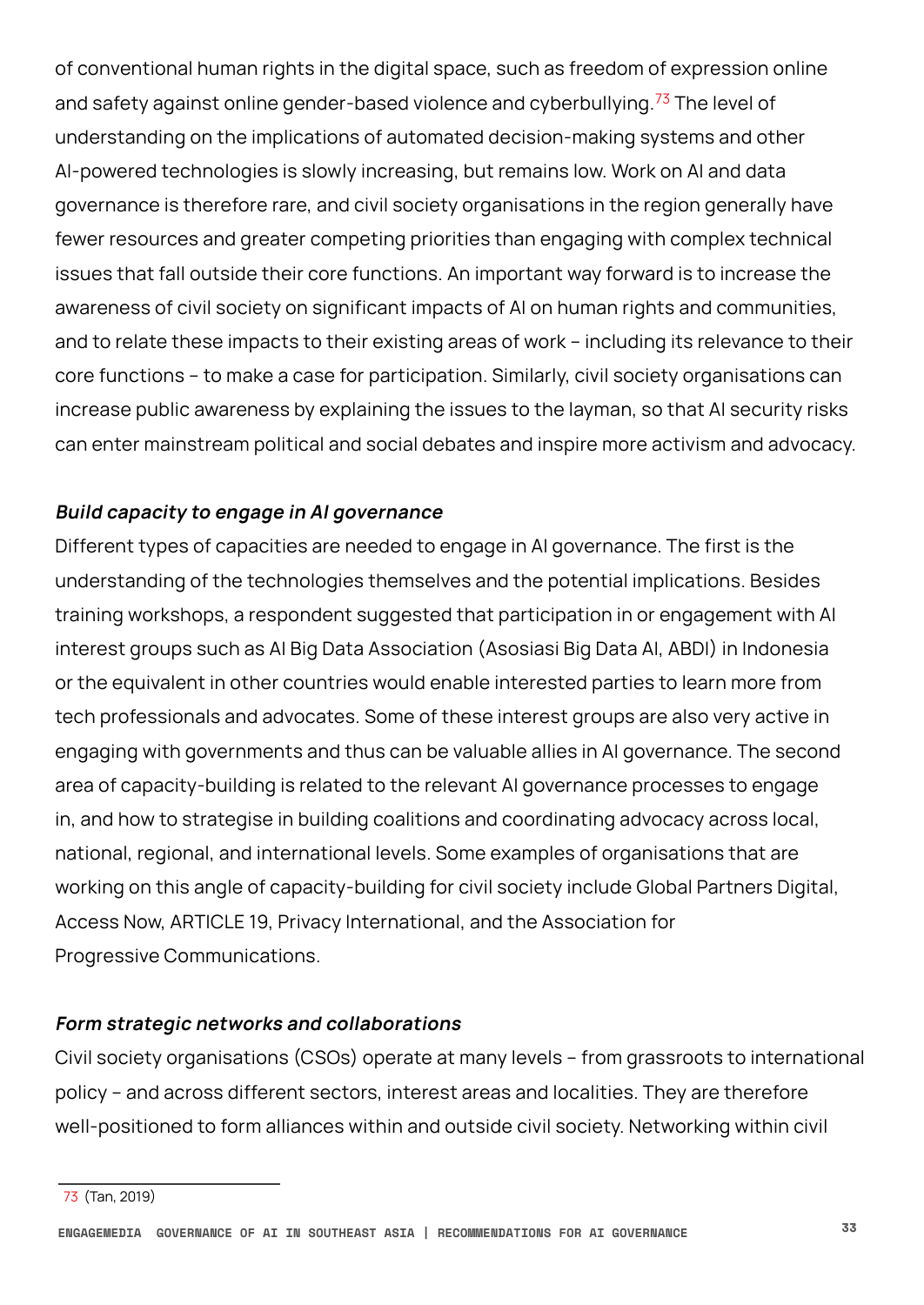society groups yields a number of benefits, such as strength in numbers and the ability to optimise limited resources. By bridging different societal actors, CSOs can also facilitate interdisciplinary and cross-sectoral conversations on AI governance. Quite a few of respondents' recommendations for civil society fall into the category of network-building and strategic collaborations, with some specific suggestions as follows:

- Networking and coordination between Southeast Asian and international CSOs to widen representation in international fora, and to share knowledge
- Forming a Southeast Asian community of scholars and advocates under the theme of AI governance, possibly through a conference or networking program
- Producing joint articles or projects between civil society and the tech community to increase cross-disciplinary knowledge sharing and dissemination
- Bridging civil society and academia through guest lectures that include a human rights or societal angle to inspire the next generation of ethical engineers
- Joining forces among Southeast Asian civil society actors to advocate at a regional level

## **Conduct more advocacy-based research on AI applications in Southeast Asia**

There are insufficient studies on AI applications and their social impacts in Southeast Asia, making it difficult to conduct evidence-based AI governance and advocacy. A key contribution that civil society can make in AI governance is to take on more of a watchdog role for AI harms, which entails the documentation of lived and everyday experiences of navigating automated decision-making systems within the region. While most studies on the impacts of digital technologies are focused on experiences in the Global North, researchers within Southeast Asia can replicate these studies to scrutinise the situation in the region. Some examples of other research projects proposed by respondents include: end-to-end ethnographic case studies of AI in Southeast Asia (covering the lifecycle of a specific AI product from development, roll-out, to real-world usage), and a repository of portfolios of major companies supplying AI technologies in the region, with details of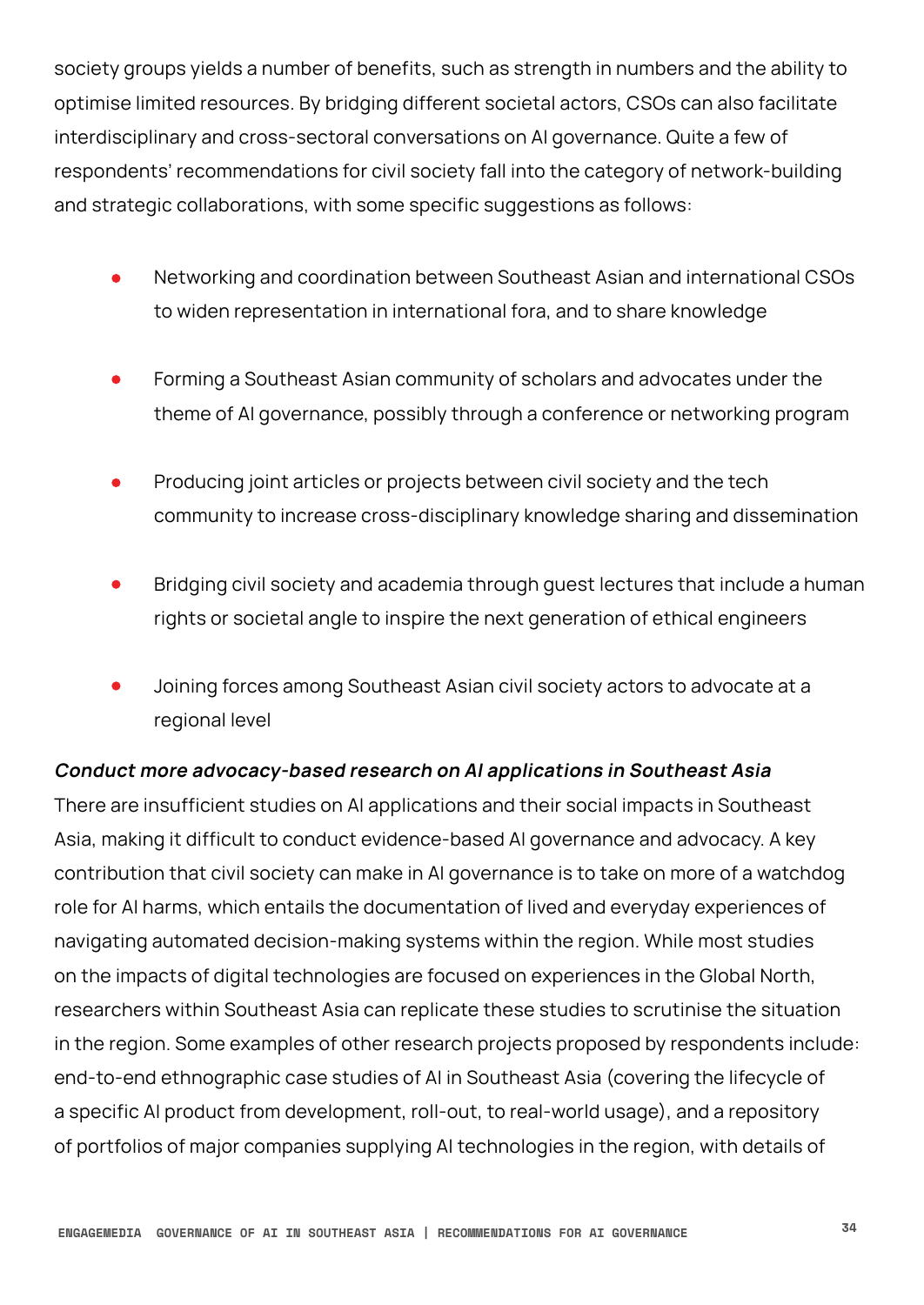projects that they have launched in different parts of the world and their implications, to inform public procurement decisions.

## **Leverage existing capacities on human rights and community work for mobilisation and advocacy**

While civil society actors in Southeast Asia may not have sufficient capacity to look at the technical specifics of AI, those working on civil and political rights already conduct in-depth human rights work (such as on issues of civil freedoms and privacy), enabling them to plug into discussions about the ethical and societal aspects of AI governance (as elaborated in Section 3.2). Within the developing context of Southeast Asia, there are also other types of community organisations besides groups working on civil and political rights. These organisations, such as professional and interest-based associations, charity and mutual aid organisations, and local and neighbourhood groups, may also provide the social backbone in collectivising and organising on AI governance issues.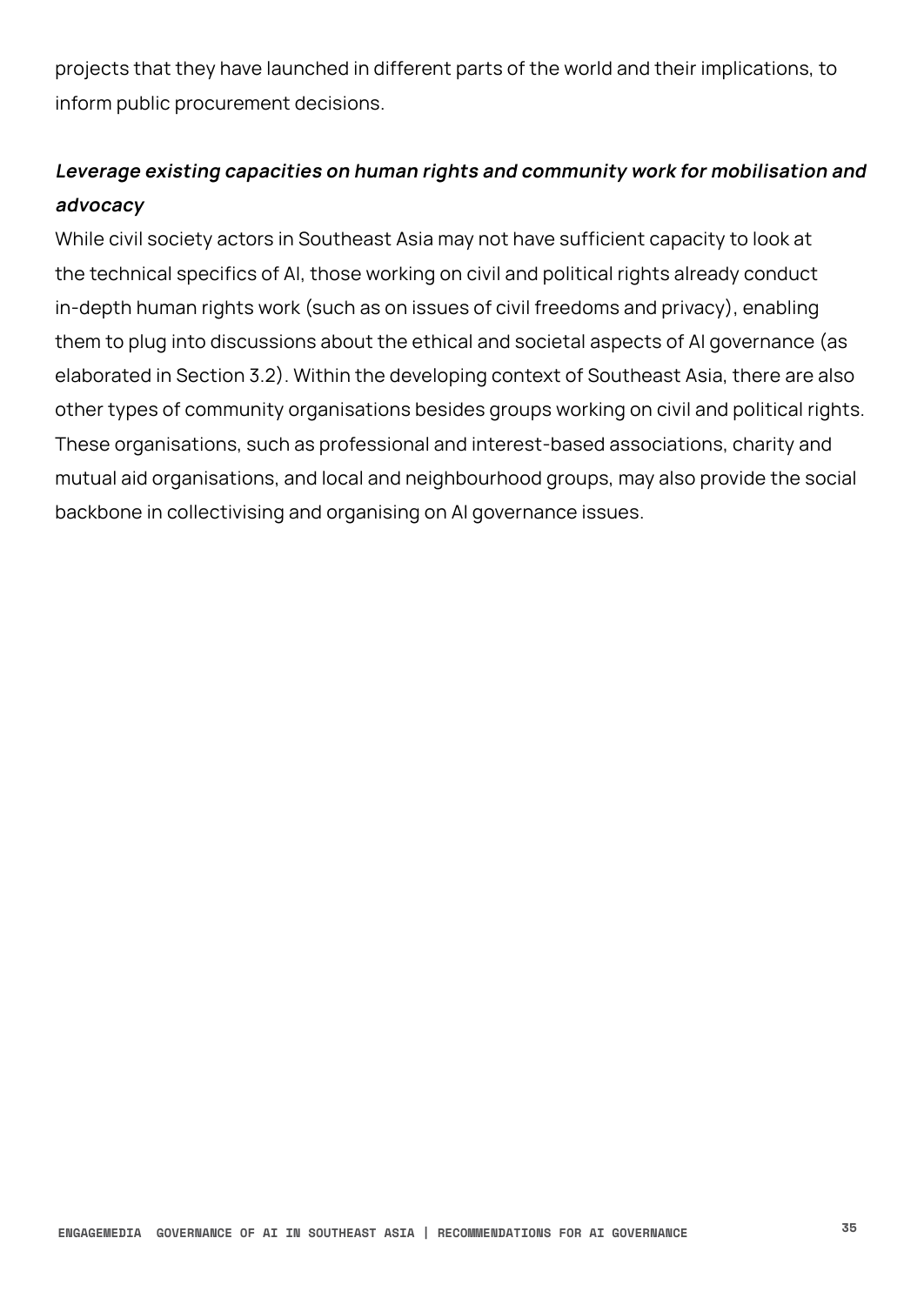## **REFERENCES**

- Al Jazeera. (2020). Myanmar's Rohingya crisis exposes ASEAN weaknesses: Report. Al Jazeera. https://www.aljazeera.com/news/2020/10/20/myanmars-rohingya-crisisexposes-asean-weaknesses-report
- Arun, C. (2019). AI and the Global South: Designing for Other Worlds (SSRN Scholarly Paper ID 3403010). Social Science Research Network. https://papers.ssrn.com/ abstract=3403010
- ASEAN. (2012). Framework on Digital Data Governance. https://asean.org/wp-content/uploads/2012/05/6B-ASEAN-Framework-on-Digital-Data-Governance\_Endorsedv1.pdf
- Barreto, M.B., Benedict, J., Leão, D., Mbataru, S., Narsee, A. & Severen, I.V. (2020). People Power Under Attack 2020. Civicus Monitor. https://civicus.contentfiles.net/media/ assets/file/GlobalReport2020.pdf
- Bischoff, P. (2019). Data privacy laws & government surveillance by country: Which countries best protect their citizens? Comparitech. https://www.comparitech.com/ blog/vpn-privacy/surveillance-states/
- Bloomberg. (2020). Tuk-tuk in Thailand to get a makeover, government plans to transform commute with autonomous vehicles. The Economic Times. https://economictimes.indiatimes.com/magazines/panache/tuk-tuk-in-thailand-toget-a-makeover-government-plans-to-transform-commute-with-autonomousvehicles/articleshow/71389064.cms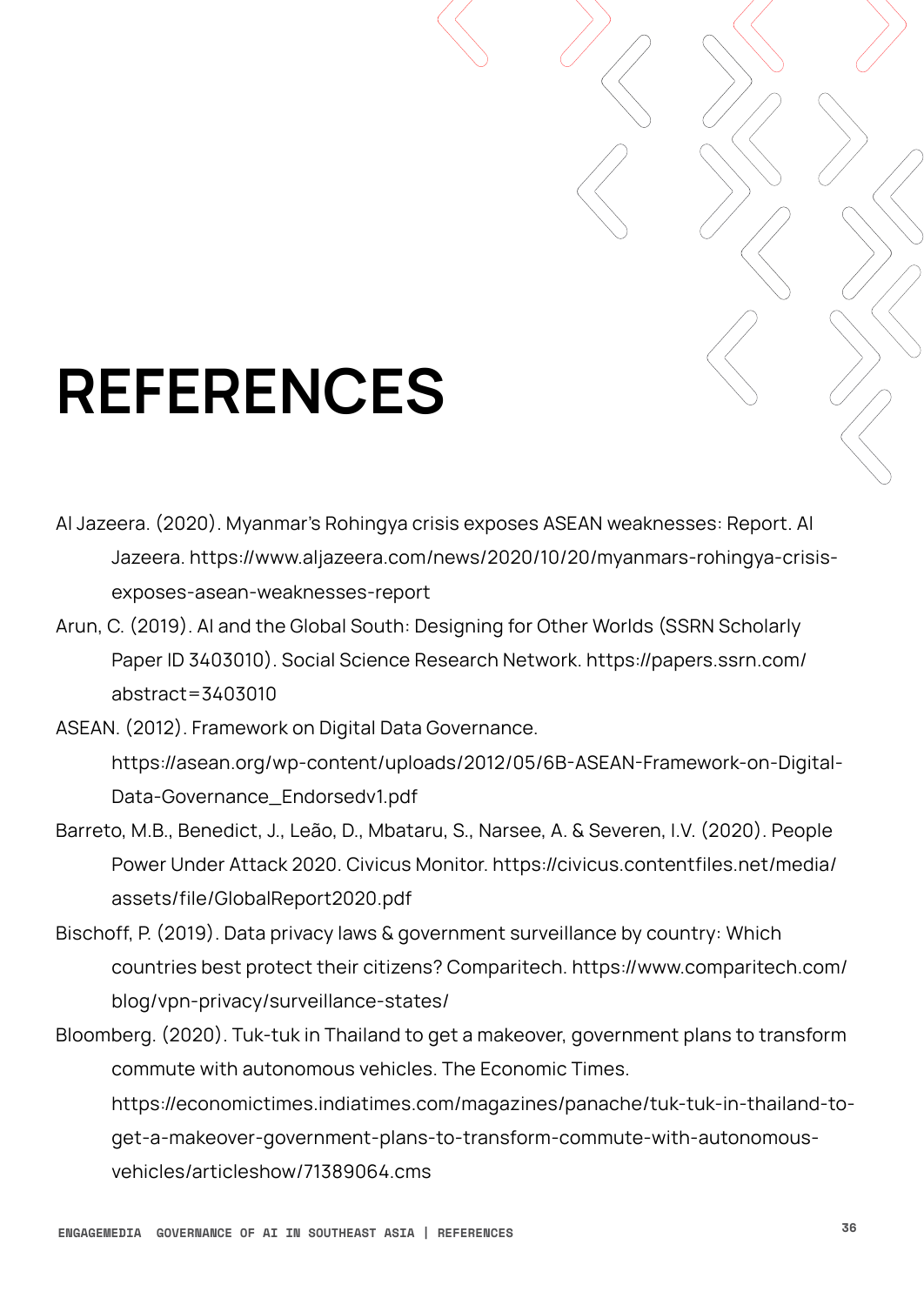Canivel, R.S.C. (2020). Gov't to implement AI road map in 2021. Inquirer.net. https://business.inquirer.net/309048/govt-to-implement-ai-road-map-in-2021

- Cihon, P. (2019). Standards for AI Governance: International Standards to Enable Global Coordination in AI Research & Development. Future of Humanity Institute, University of Oxford. https://www.fhi.ox.ac.uk/wp-content/uploads/Standards\_-FHI-Technical-Report.pdf
- Digital News Asia. (2020). Now it gets real Malaysia approves first autonomous vehicle testing routes in Cyberjaya by Futurise and Ministry of Transport. Digital News Asia. https://www.digitalnewsasia.com/digital-economy/now-it-gets-real-malaysiaapproves-first-autonomous-vehicle-testing-routes-cyberjaya
- Fletcher, S. (2020). Indonesia sets sights on AI with new national strategy. TechWire Asia. https://techwireasia.com/2020/08/indonesia-sets-sights-on-ai-with-new-nationalstrategy
- Freedom House. (20201). Freedom on the Net 2021. Freedom House. https://freedomhouse .org/sites/default/files/2021-09/FOTN\_2021\_Complete\_Booklet\_09162021\_FINAL\_ UPDATED.pdf
- Gasser, U., & Almeida, V. A. F. (2017). A Layered Model for AI Governance. IEEE Internet Computing. https://doi.org/10.1109/MIC.2017.4180835
- Greene, D., Hoffmann, A. L., & Stark, L. (2019, January 8). Better, Nicer, Clearer, Fairer: A Critical Assessment of the Movement for Ethical Artificial Intelligence and Machine Learning. Hawaii International Conference on System Sciences 2019 (HICSS-52). https://aisel.aisnet.org/hicss-52/dsm/critical\_and\_ethical\_studies/2
- Gurumurthy, A., & Chami, N. (2019). The Wicked Problem of AI Governance (Artificial Intelligence in India No. 2). Friedrich Ebert Stiftung. https://doi.org/10.13140/ RG.2.2.14753.22886
- Hagendorff, T. (2020). The Ethics of AI Ethics: An Evaluation of Guidelines. Minds and Machines, 30(1), 99–120. https://doi.org/10.1007/s11023-020-09517-8
- Ho, G. (2020). Retired Singapore diplomat Bilahari Kausikan dismisses claims by Cambodia of being agent to foreign power. The Straits Times. https://www.straitstimes.com/ singapore/politics/retired-singapore-diplomat-dismisses-claims-by-cambodia-ofbeing-agent-to-foreign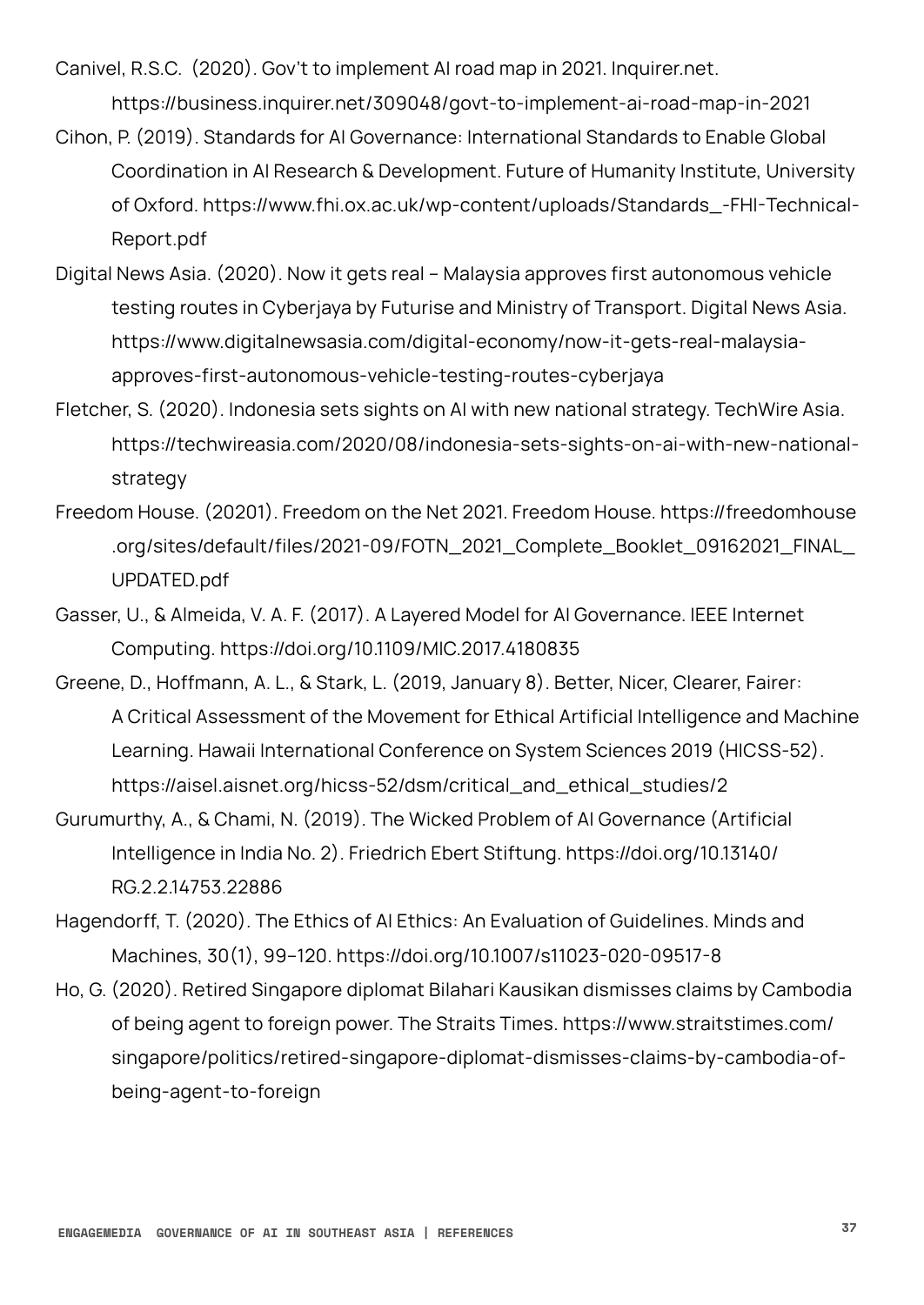HolonIQ. (2020). Global AI Strategy Landscape. HolonIQ.

https://www.holoniq.com/wp-content/uploads/2020/02/HolonIQ-2020-AI-Strategy-Landscape.pdf

- Internet Society. (2017). Artificial Intelligence and Machine Learning: Policy Paper. Internet Society. https://www.internetsociety.org/resources/doc/2017/artificial-intelligenceand-machine-learning-policy-paper/
- Internet World Stats. (n.d.). Internet 2021 Usage in Asia. https://www.internetworldstats. com/stats3.htm#asia.
- Iwamoto, K. (2019). Southeast Asia eclipses China as world's mobile economy hot spot. Nikkei Asia. https://asia.nikkei.com/Business/Business-trends/Southeast-Asiaeclipses-China-as-world-s-mobile-economy-hot-spot.
- Jobin, A., Ienca, M., & Vayena, E. (2019). The global landscape of AI ethics guidelines. Nature Machine Intelligence, 1(9), 389–399. https://doi.org/10.1038/s42256-019-0088-2
- Kearney. (2020). Racing toward the future: artificial intelligence in Southeast Asia. Kearney. https://www.kearney.com/documents/20152/50272176/Racing+toward+the+future\_ artificial+intelligence+in+Southeast+Updated.pdf/679e501c-aae8-0483-e016 d6b780071540?t=1602067482000
- KPMG International. (2020). 2020 Autonomous Vehicles Readiness Index. KPMG International. https://assets.kpmg/content/dam/kpmg/xx/pdf/2020/07/2020 autonomous-vehicles-readiness-index.pdf
- Lee, K.-F. (2018). AI Superpowers: China, Silicon Valley, and the New World Order. Houghton Mifflin Harcourt Company.
- Malaysia Artificial Intelligence (AI) Roadmap (n.d.) Malaysia Artificial Intelligence (AI) Roadmap. https://airmap.my/
- Malaysia Digital Economy Corporation (n.d.). Government, public policy, and sustainable business. https://mdec.my/about-malaysia/government-policies/
- Marczak, B., Scott-Railton, J., Rao, S.P., Anstis, S. & Deibert, R. (2020). Running in Circles: Uncovering the Clients of Cyberespionage Firm Circles. The Citizen Lab. https:// citizenlab.ca/2020/12/running-in-circles-uncovering-the-clients-ofcyberespionage-firm-circles/
- Marda, V. (2020). Regulating Privately Developed Public Technology in South and Southeast Asia: A Critical Analysis of Governance Through and Governance of Emerging Technology. In G. Elsner & A. Natarajan (Eds.), Regulating the Cyberspace: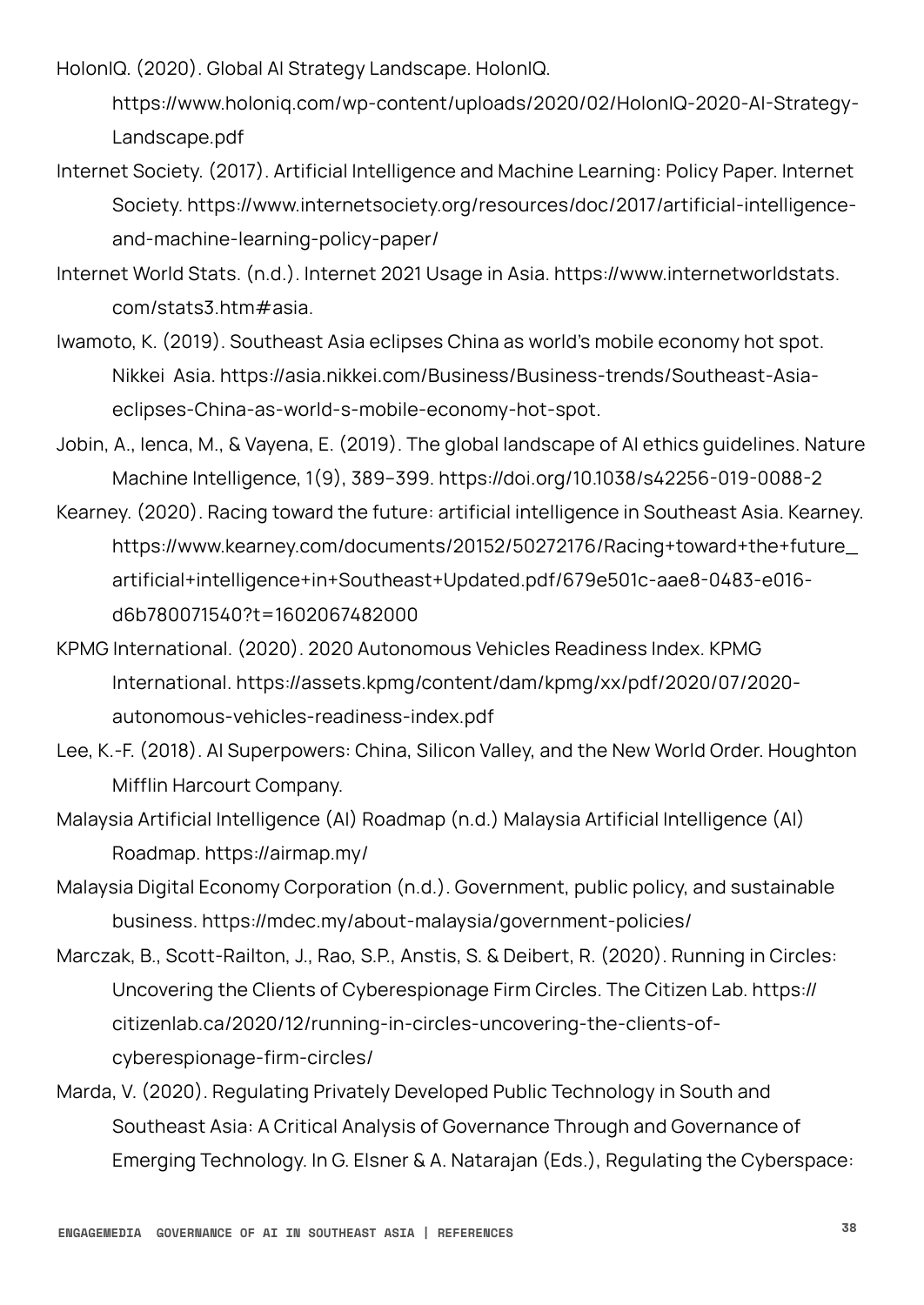Perspectives from Asia (pp. 33–48). Konrad Adenauer Stiftung.

- Ochigame, R. (2019). The Invention of "Ethical AI". The Intercept. https://theintercept. com/2019/12/20/mit-ethical-ai-artificial-intelligence/
- Orr, W., & Davis, J. L. (2020). Attributions of ethical responsibility by Artificial Intelligence practitioners. Information, Communication & Society, 23(5), 719–735. https://doi.org/1 0.1080/1369118X.2020.1713842
- Sharon, A. (2020). Thailand's national AI ethics looks for cabinet approval. Open GovAsia. https://opengovasia.com/thailands-national-ai-ethics-looks-for-cabinet-approval/
- Shearer, E., Stirling, R., & Pasquarelli, W. (2020). Government AI Readiness Index 2020. Oxford Insights. https://static1.squarespace.com/ static/58b2e92c1e5b6c828058484e/t/5f7747f29ca3c20ecb598f7c/1601653137399/ AI+Readiness+Report.pdf
- Singh, N. (2021). South Korean AI chatbot pulled from Facebook after hate speech towards minorities. Independent. https://www.independent.co.uk/news/world/asia/facebookhate-speech-ai-chatbot-south-korea-b1787181.html
- Tan, J.-E. (2019). Digital Rights in Southeast Asia: Conceptual Framework and Movement Building. In Y. H. Khoo & D. Simanjundtak (Eds.), Exploring the Nexus between Technologies and Human Rights: Opportunities and Challenges for Southeast Asia. SHAPE-SEA.
- Tanoto, B. (2019). New framework helps organisations ensure AI solutions are ethical: IMDA. Channel News Asia. https://www.channelnewsasia.com/singapore/new-frameworkensures-ethical-ai-solutions-908656
- Thio, T.G. (2018). Data and privacy protection in ASEAN. Deloitte. https://www2.deloitte. com/content/dam/Deloitte/sg/Documents/risk/sea-risk-data-privacy-in-asean.pdf
- Thomas, J. (2019). Are ASEAN's unicorns overvalued? The ASEAN Post. https:// theaseanpost.com/article/are-aseans-unicorns-overvalued
- TIME. (2018). U.N. Fact Finders Say Facebook Played a 'Determining' Role in Violence Against the Rohingya. TIME Magazine. https://time.com/5197039/un-facebookmyanmar-rohingya-violence/
- Umali, T. (2019). The Philippines to draft an Artificial Intelligence roadmap. Open GovAsia. https://opengovasia.com/the-philippines-to-draft-an-artificial-intelligenceroadmap/